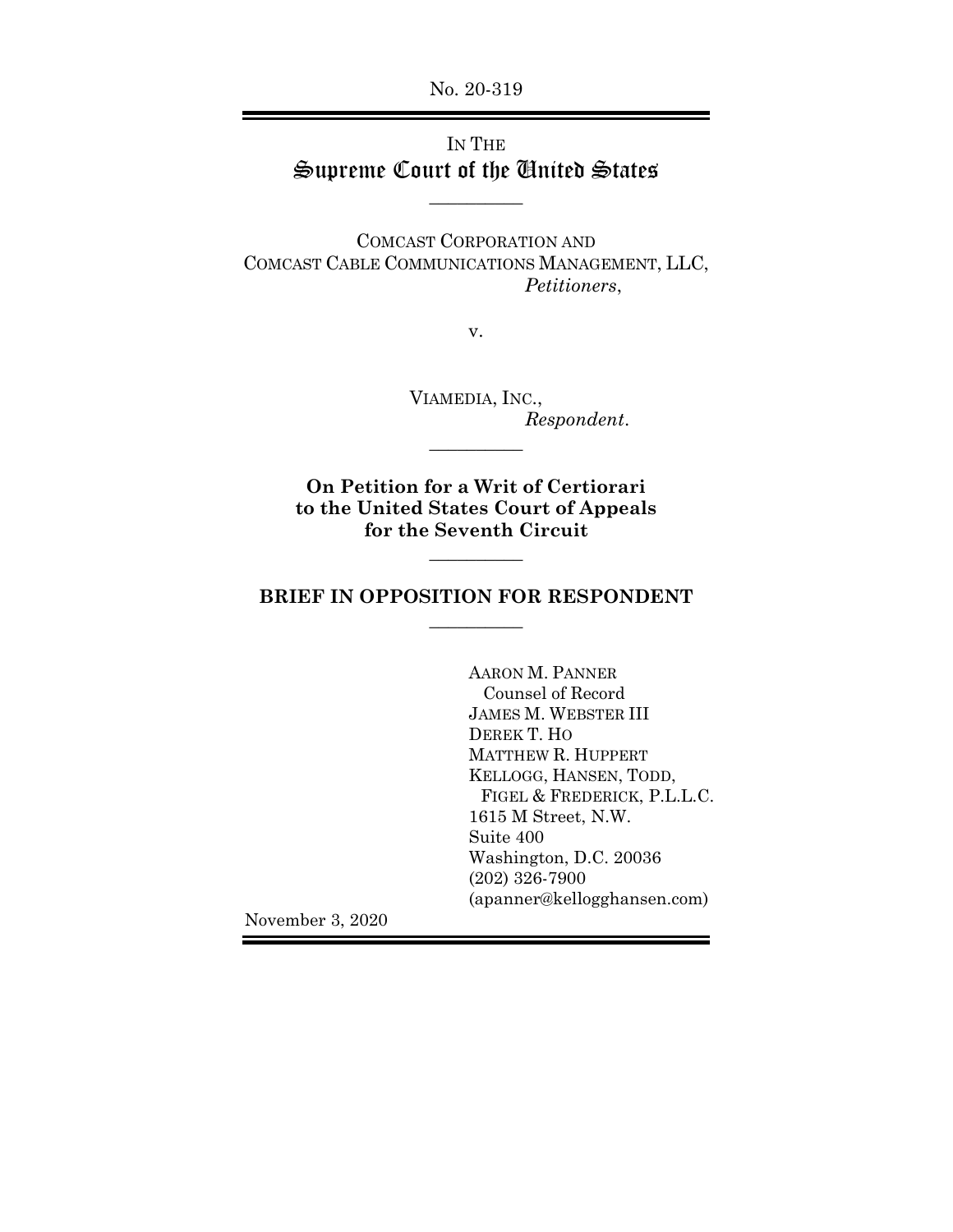#### **QUESTIONS PRESENTED**

1. Whether the Seventh Circuit correctly reversed dismissal of plaintiff's federal antitrust claim on the ground that the district court erroneously resolved, at the pleading stage, factual disputes regarding the existence of an asserted justification for defendant's refusal to deal, when defendant otherwise did not contest that the complaint stated a claim under Section 2 of the Sherman Act pursuant to this Court's governing precedents.

2. Whether the Seventh Circuit correctly concluded that plaintiff presented sufficient evidence of unlawful tying in violation of Section 2 of the Sherman Act to survive summary judgment under unchallenged legal standards.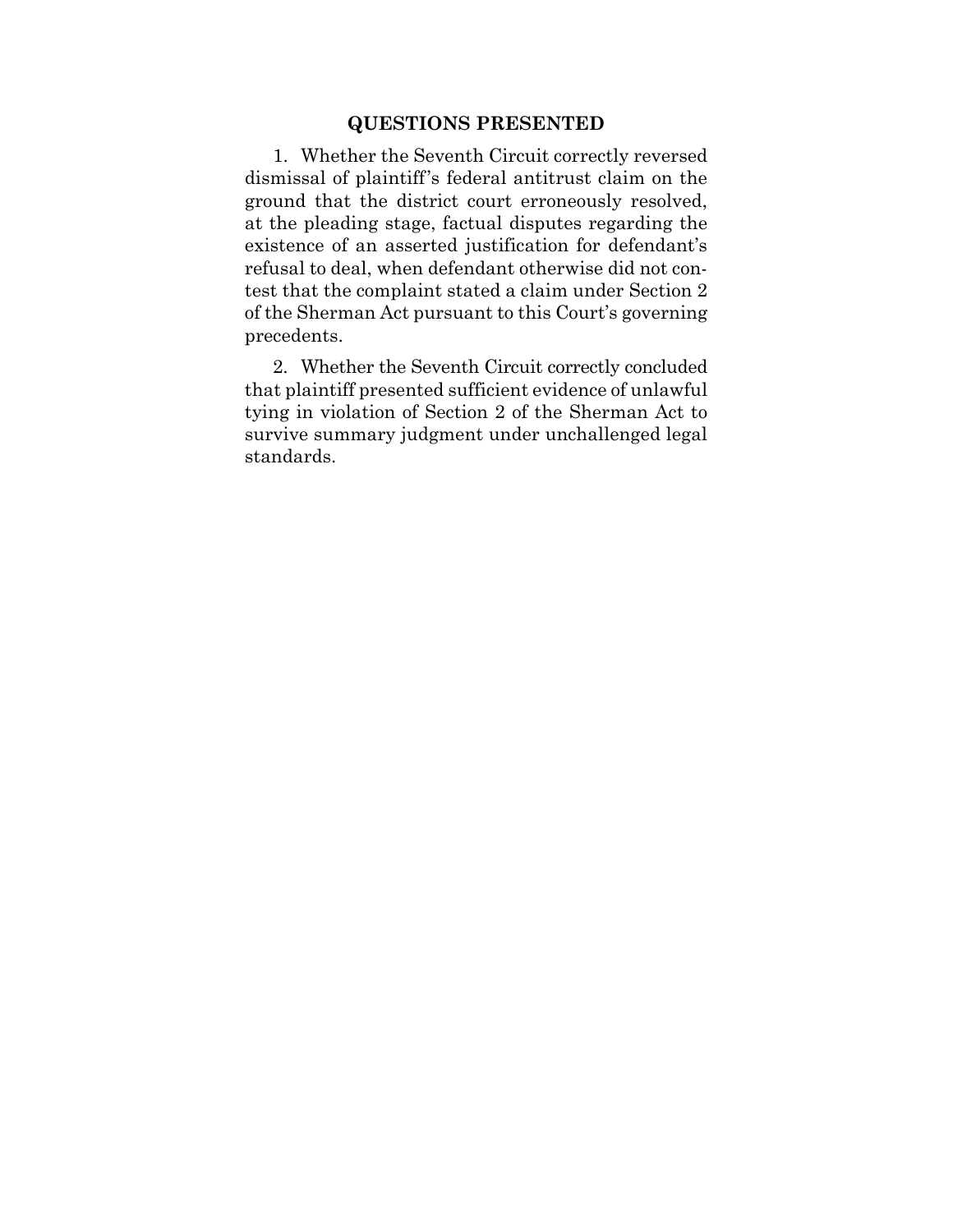Viamedia, Inc. is a privately held company. Its parent corporation is Viamedia Conduit LLC, which is also a privately held company.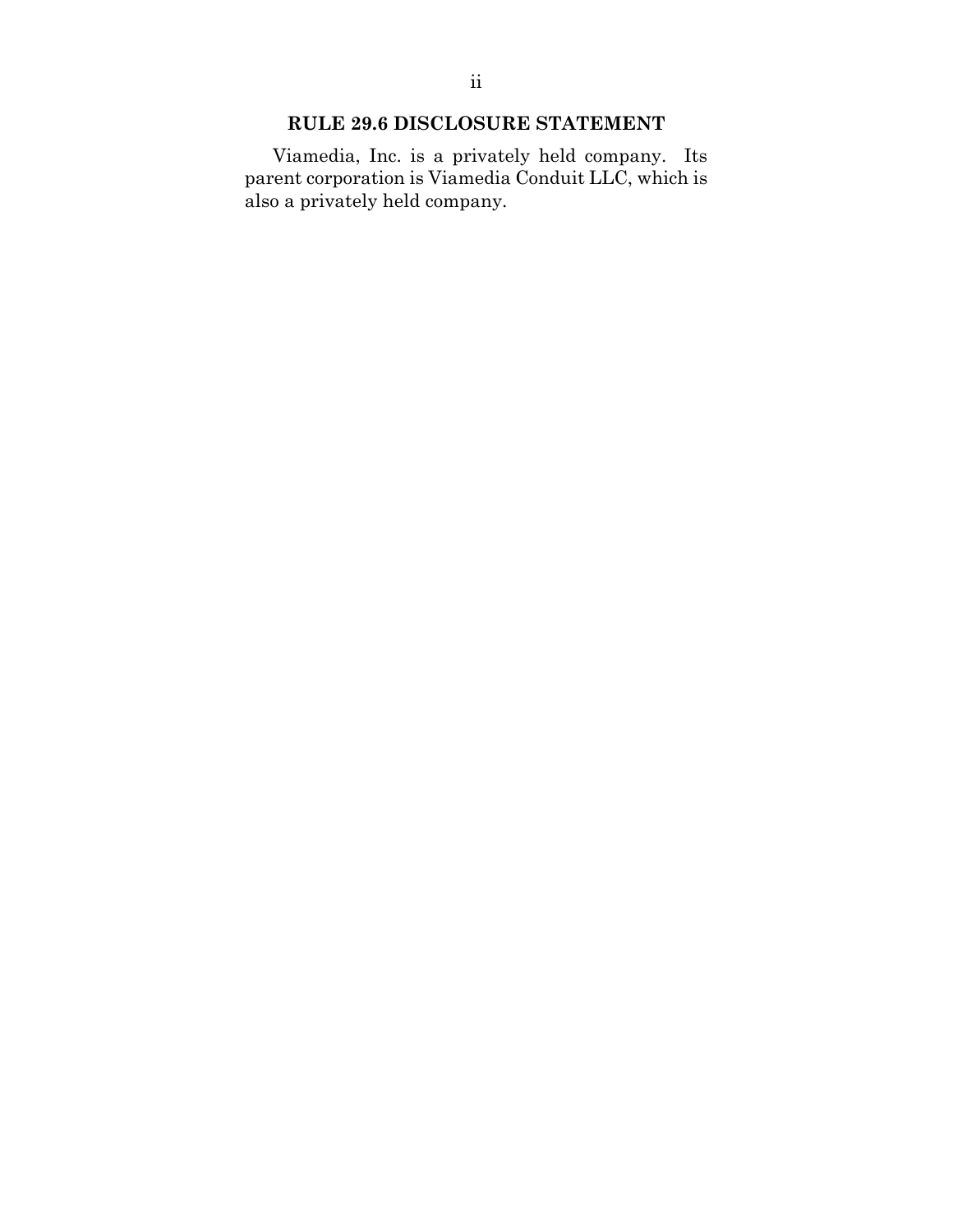# **TABLE OF CONTENTS**

|  | Page                                                                                                                                                 |
|--|------------------------------------------------------------------------------------------------------------------------------------------------------|
|  |                                                                                                                                                      |
|  | RULE 29.6 DISCLOSURE STATEMENT ii                                                                                                                    |
|  |                                                                                                                                                      |
|  |                                                                                                                                                      |
|  |                                                                                                                                                      |
|  |                                                                                                                                                      |
|  |                                                                                                                                                      |
|  | REASONS FOR DENYING THE PETITION  1                                                                                                                  |
|  | I. The Seventh Circuit's Decision Does Not<br>Conflict With This Court's Precedents 14                                                               |
|  | A. The Seventh Circuit Expressly Ap-<br>plied the <i>Aspen/Trinko</i> Factors 14                                                                     |
|  | B. The Seventh Circuit Properly Re-<br>fused To Credit Comcast's Asserted<br>Justification at the Pleading Stage 17                                  |
|  | II. The Seventh Circuit's Decision Creates                                                                                                           |
|  | A. Comcast Identifies No Circuit Con-<br>flict with Respect to the Holding                                                                           |
|  | B. Supposed Inconsistencies in Stan-<br>dards Governing Evaluation of Prof-<br>fered Legitimate Business Justifica-<br>tions Do Not Merit Review  26 |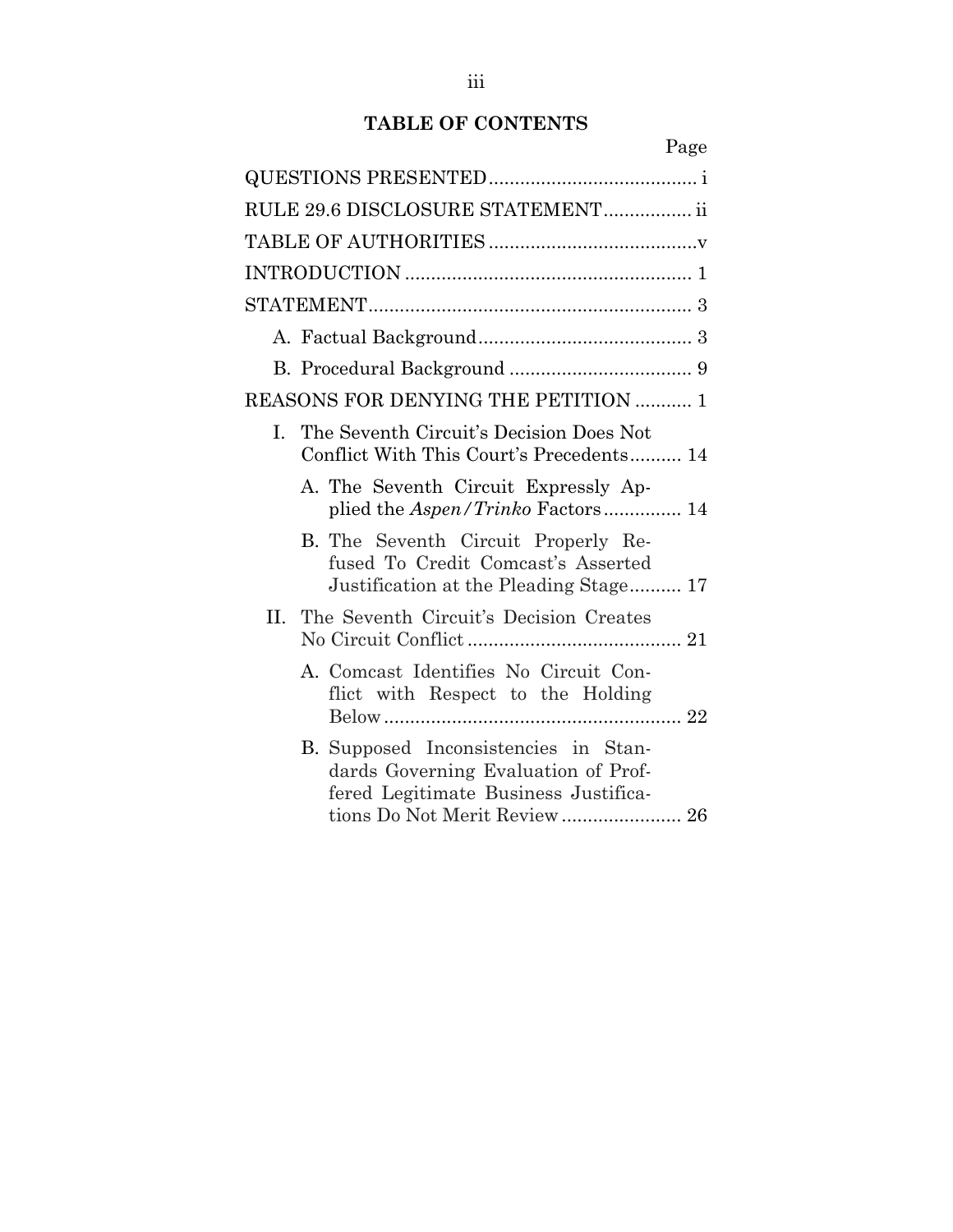| III. The Determination That Disputed Issue. |  |
|---------------------------------------------|--|
| Of Fact Precluded Summary Judgment          |  |
| On Viamedia's Tying Claim Does Not          |  |
|                                             |  |
|                                             |  |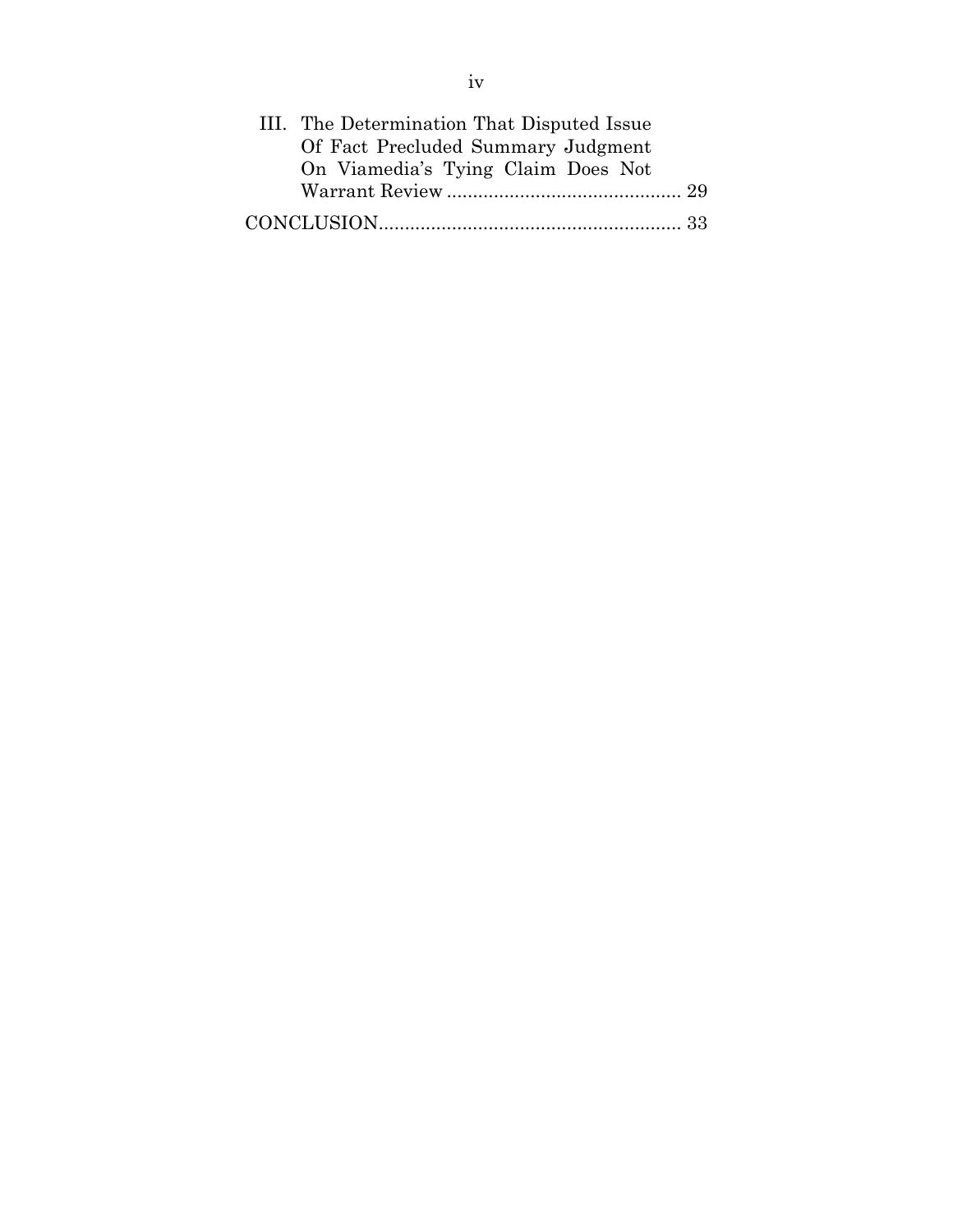# **TABLE OF AUTHORITIES**

Page

# CASES

| Aerotec Int'l, Inc. v. Honeywell Int'l, Inc.,                                          |
|----------------------------------------------------------------------------------------|
| Aspen Skiing Co. v. Aspen Highlands Skiing<br>Corp., 472 U.S. 585 (1985) 1, 2, 11, 14, |
| 15, 16, 17, 18,<br>21, 23, 25, 26, 28, 29                                              |
| Black v. Cutter Labs., 351 U.S. 292 (1956)22, 26                                       |
| California v. Rooney, 483 U.S. 307 (1987)  26                                          |
| Chevron U.S.A. Inc. v. Natural Res. Def. Coun-                                         |
| Christy Sports, LLC v. Deer Valley Resort Co.,                                         |
| Covad Comme'ns Co. v. Bell Atl. Corp., 398 F.3d                                        |
| Eastman Kodak Co. v. Image Technical Servs.,                                           |
|                                                                                        |
| Jefferson Parish Hosp. Dist. No. 2 v. Hyde,                                            |
|                                                                                        |
| Lorain Journal Co. v. United States, 342 U.S.                                          |
| Mohawk Indus., Inc. v. Carpenter, 558 U.S. 100                                         |
| Morris Commc'ns Corp. v. PGA Tour, Inc.,                                               |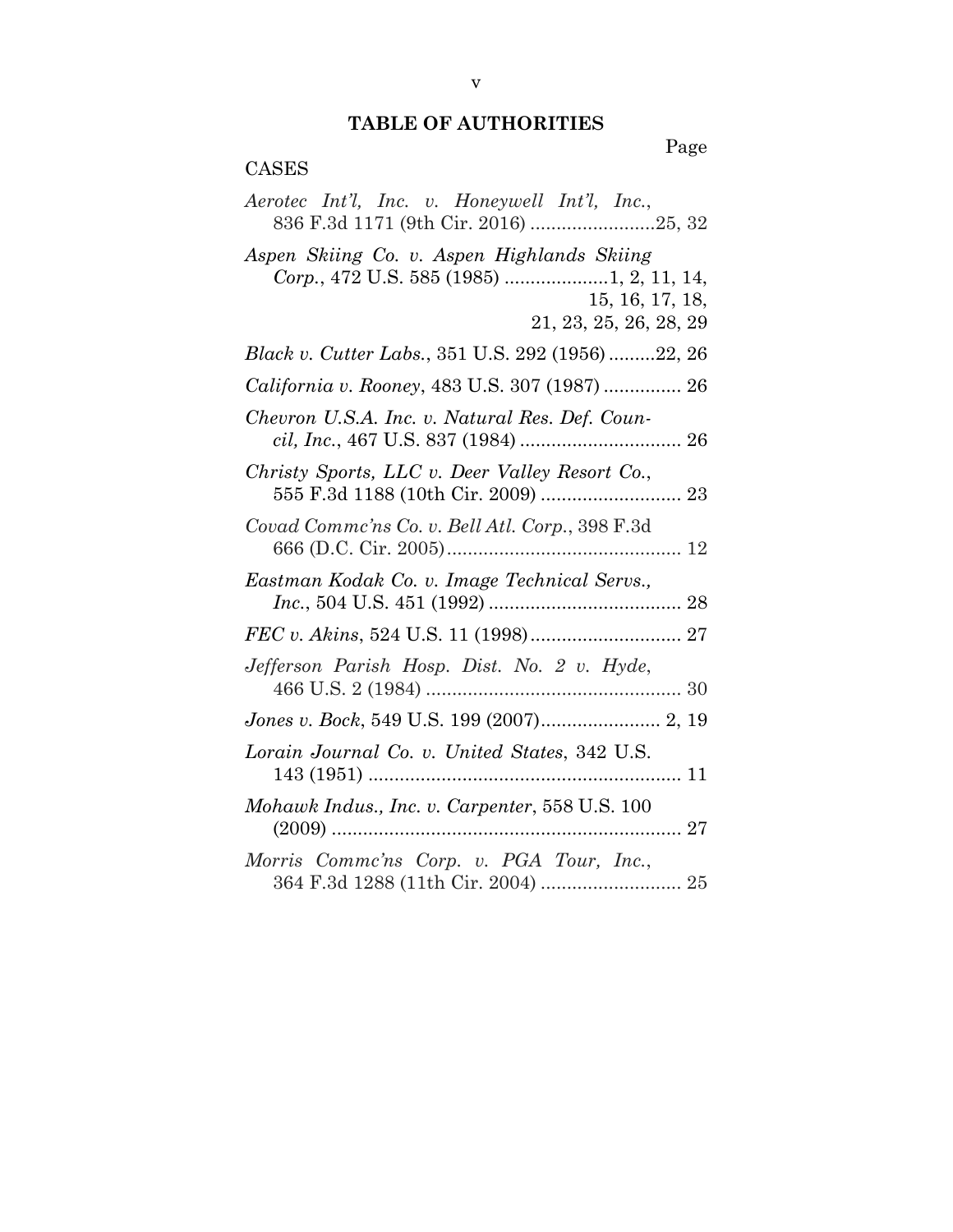| National Football League v. Ninth Inning, Inc.,                                                                      |
|----------------------------------------------------------------------------------------------------------------------|
| Northern Pac. Ry. Co. v. United States, 356 U.S.                                                                     |
| Novell, Inc. v. Microsoft Corp., 731 F.3d 1064                                                                       |
|                                                                                                                      |
| Oahu Gas Serv., Inc. v. Pacific Res., Inc.,                                                                          |
| Ohio v. American Express Co., 138 S. Ct. 2274                                                                        |
| Pacific Bell Tel. Co. v. Linkline Commc'ns, Inc.,                                                                    |
| 14, 29, 31                                                                                                           |
| Port Dock & Stone Corp. v. Oldcastle Northeast,                                                                      |
| Service & Training, Inc. v. Data Gen. Corp.,                                                                         |
| SOLIDFX, LLC v. Jeppesen Sanderson, Inc.,<br>841 F.3d 827 (10th Cir. 2016) 23, 24                                    |
| Timbisha Shoshone Tribe v. Salazar, 678 F.3d                                                                         |
| United States v. Microsoft Corp., 253 F.3d 34                                                                        |
| Verizon Commc'ns Inc. v. Law Offices of Curtis<br>V. Trinko, LLP, 540 U.S. 398 (2004)1, 2, 11, 14,<br>16, 17, 26, 29 |
| Waugh Chapel South, LLC v. United Food<br>& Commercial Workers Union Local 27,                                       |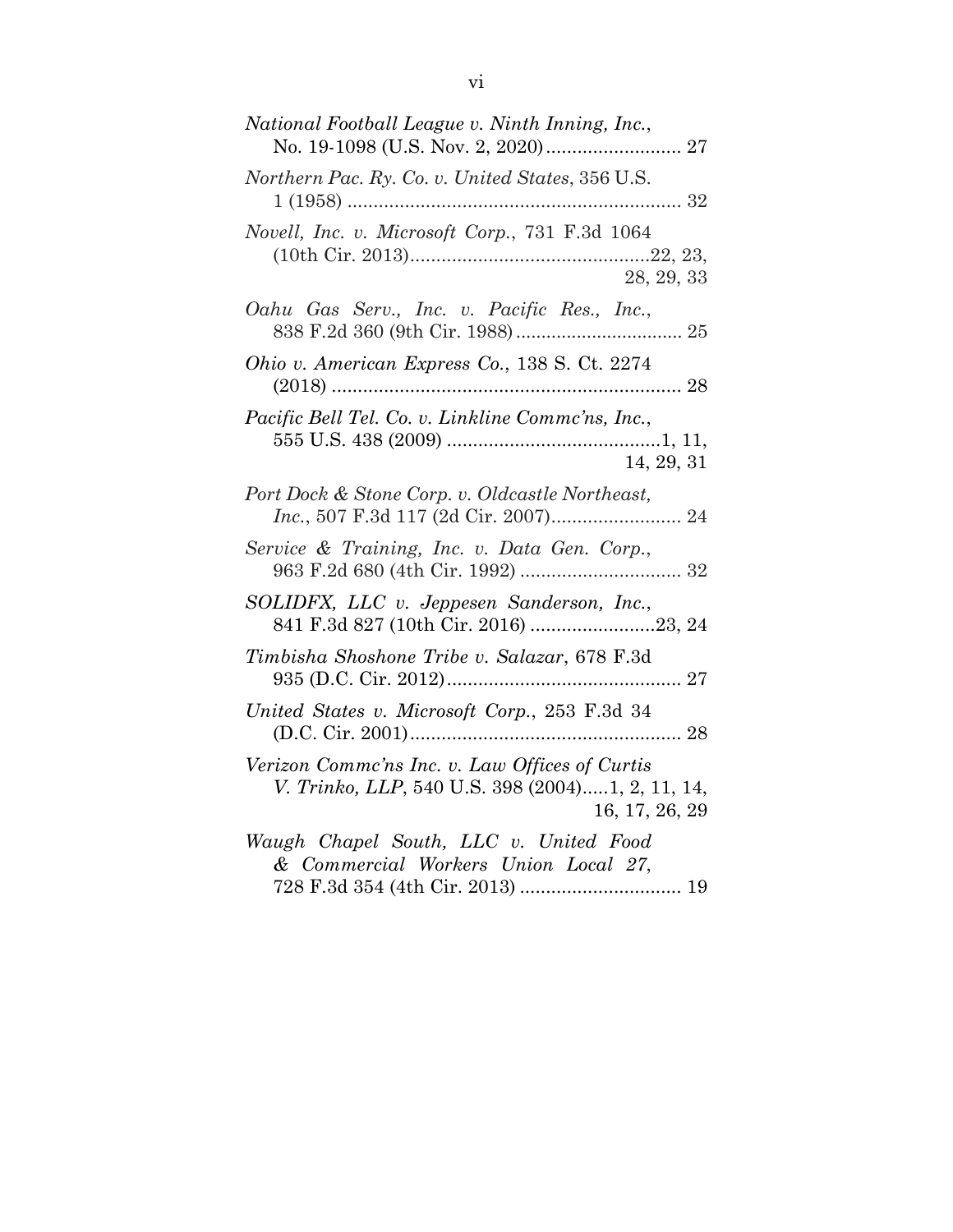# OTHER MATERIALS

| IIIB Phillip E. Areeda & Herbert Hovenkamp,  |  |
|----------------------------------------------|--|
| Antitrust Law (4th ed. 2015)20, 28           |  |
| Robert Bork, The Antitrust Paradox: A Policy |  |
|                                              |  |
|                                              |  |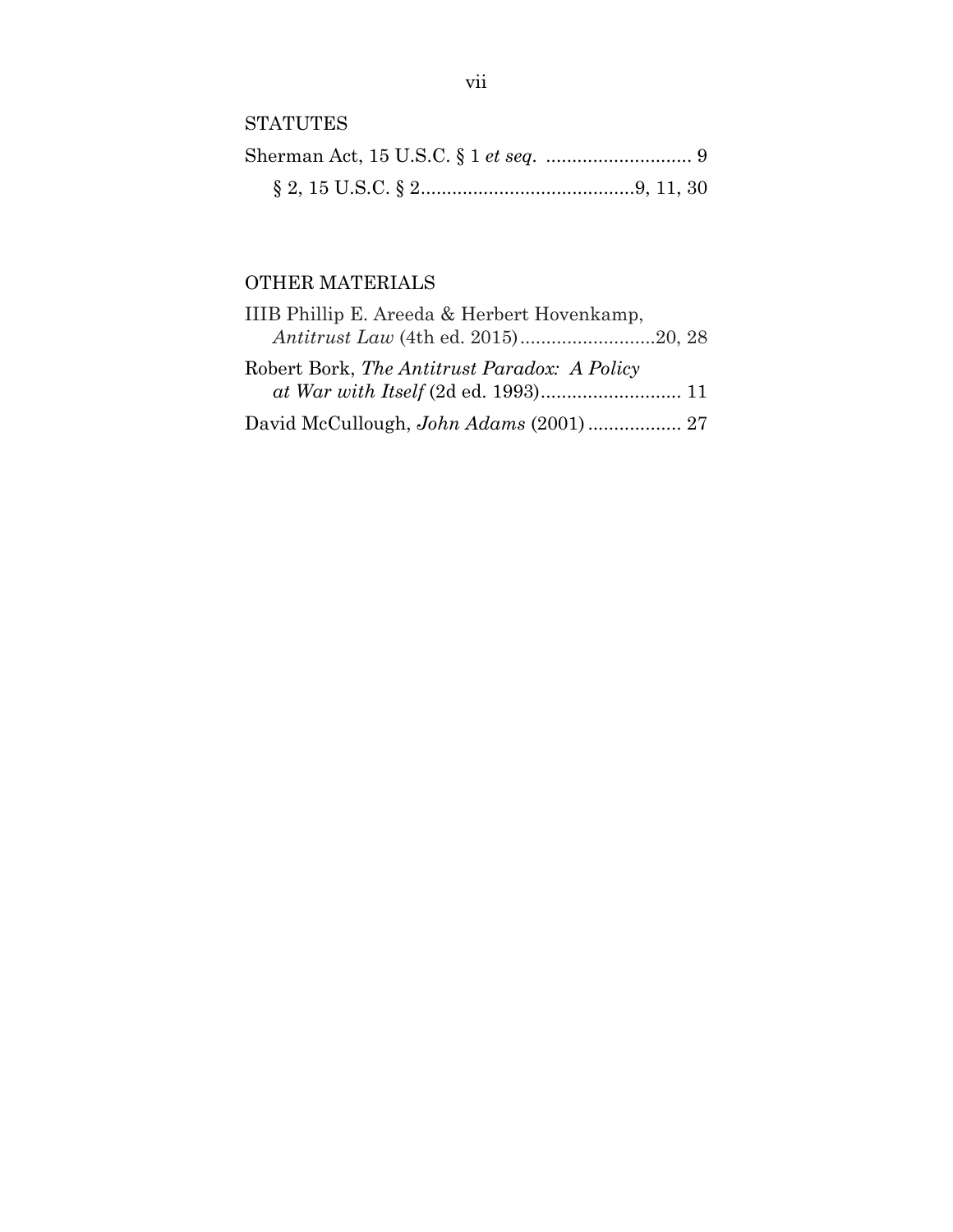#### **INTRODUCTION**

In 2012, upending decades of industry practice, Comcast abruptly kicked cable companies represented by Viamedia out of the joint-selling arrangements known as advertising "interconnects" in the hope, soon realized, of driving Viamedia out of the market for Ad Rep Services, securing Comcast's monopoly. Only companies doing business with Viamedia suffered this treatment. The court below applied settled motion-todismiss and summary-judgment standards in concluding that Viamedia had pleaded a viable refusalto-deal claim and marshalled sufficient evidence for trial on its separate tying claim. The appeals court adhered rigorously to this Court's precedents, decided no issue in conflict with any other circuit, and broke no new antitrust ground. With discovery nearing completion in the district court, the interlocutory posture of the decision further militates against review.

As to the first question presented, it is settled law that, "[u]nder certain circumstances, a refusal to cooperate with rivals can constitute anticompetitive conduct and violate [Sherman Act] § 2." *Verizon Commc'ns Inc. v. Law Offices of Curtis V. Trinko, LLP*, 540 U.S. 398, 408 (2004). This Court has set out those circumstances in cases like *Aspen Skiing Co. v. Aspen Highlands Skiing Corp.*, 472 U.S. 585, 601 (1985), *Trinko*, and *Pacific Bell Telephone Co. v. Linkline Communications, Inc.*, 555 U.S. 438 (2009). The Seventh Circuit applied that precedent to Viamedia's complaint, which alleged that all of the circumstances that made refusal-to-deal liability in *Aspen Skiing*  appropriate – termination of a profitable course of dealing, scuttling of a business arrangement embraced in competitive markets and demanded by consumers, and sacrifice of profitable transactions solely to harm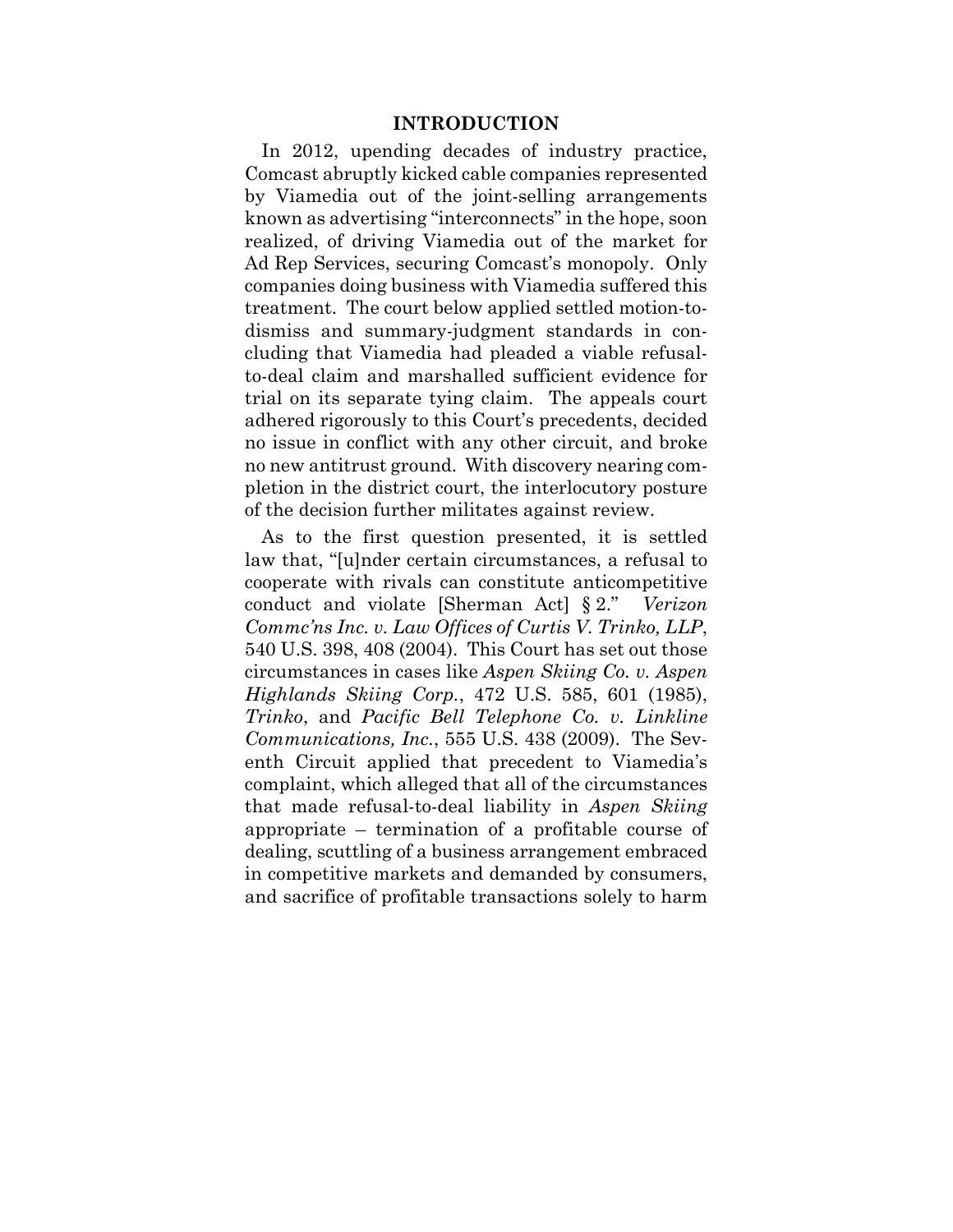a rival – were present here. As the court below observed, in every relevant respect, Viamedia's claims are "well within th[e] bounds [of] and appear[] stronger than *Aspen Skiing*." App. 54a.

Comcast does not challenge the court of appeals' determination that Viamedia pleaded the existence of all of the *Aspen/Trinko* factors. Instead, it argues that the Seventh Circuit erred by refusing to treat as dispositive, at the pleading stage, Comcast's assertion that its desire to pursue "vertical integration" and to "cut out the middleman" was a legitimate justification for its facially anticompetitive refusal to deal. Pet. 13, 30. But the Seventh Circuit held that Viamedia's complaint did *not* allege that Comcast had any such justification; on the contrary, it alleged that there was *no* legitimate justification. The Seventh Circuit was correct – and broke no new ground – in determining that "a factual dispute regarding the existence of procompetitive justifications" for a potentially unlawful refusal to deal is not "appropriate for resolution on the pleadings." App. 57a; *see Jones v. Bock*, 549 U.S. 199, 215-16 (2007). Comcast does not and cannot claim that this case-specific holding is in tension with any decision of this Court, is in conflict with the decision of any court of appeals, or has any importance beyond this case.

Comcast's petition instead challenges the Seventh Circuit's statements that, in evaluating *evidence* of legitimate business justification for a defendant's facially unlawful refusal to deal, there must be some balancing of proven benefits against proven harms. But those statements are not worthy of review. The court's holding addressed the sufficiency of the pleadings; how the district court should evaluate any evidence of legitimate justification is an issue that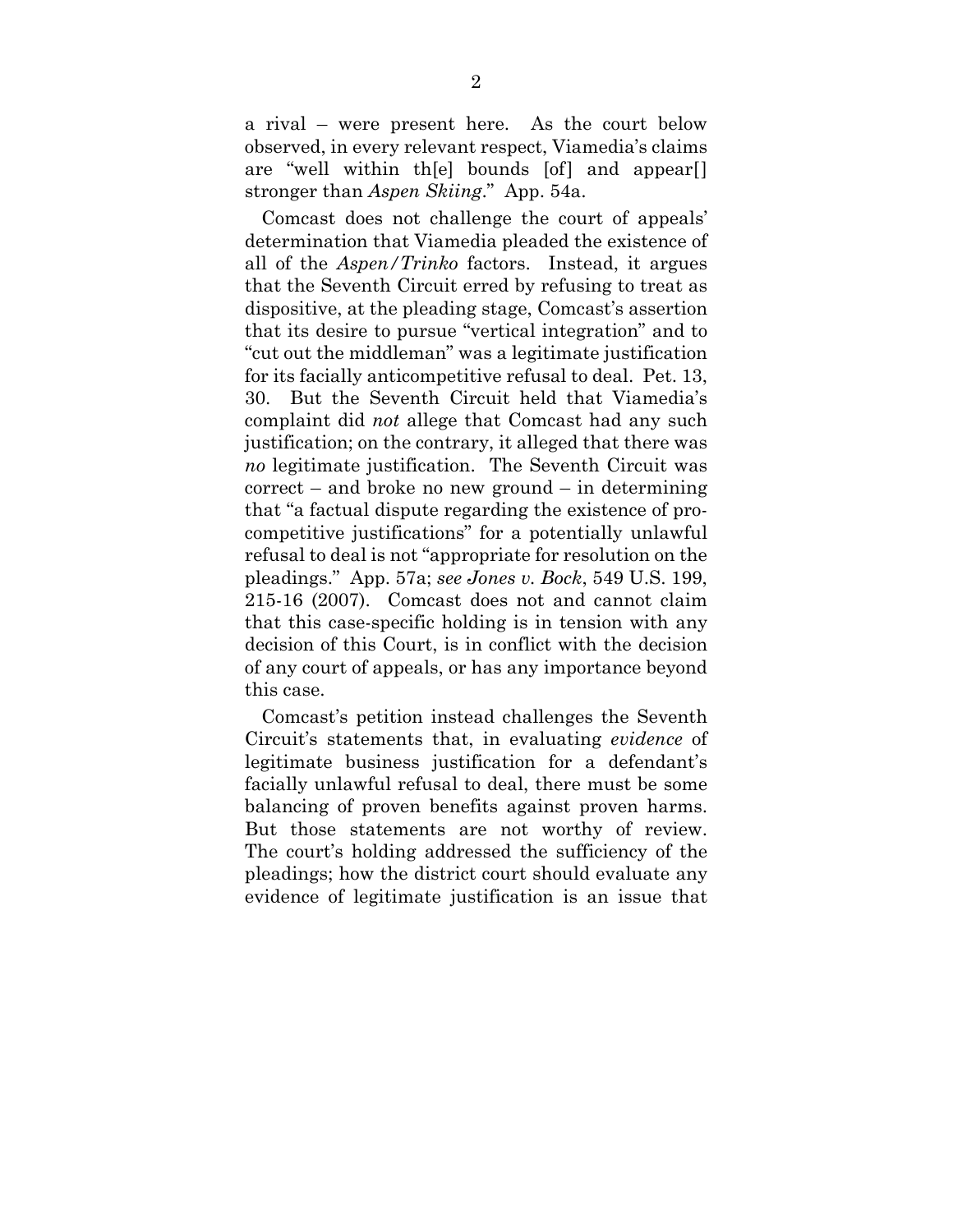may never arise. And, at any rate, the Seventh Circuit's statements create no conflict with this Court's precedent or with any decision from another circuit.

The second question presented – which challenges the court of appeals' determination that Viamedia had proffered sufficient evidence to warrant a trial on its tying claim – further undercuts the petition. The Seventh Circuit held, under unchallenged summaryjudgment standards, that the record established disputed issues of fact on Viamedia's tying claim regardless of whether Comcast's conduct could be condemned as an unlawful refusal to deal. That case- and factspecific determination does not warrant review. Furthermore, that holding provides an additional reason to deny review of the court of appeals' interlocutory refusal-to-deal ruling, because the case should proceed to trial in any event. The petition should be denied in its entirety.

#### **STATEMENT**

#### **A. Factual Background**

**1.** Incumbent cable companies like Comcast, cable "over-builders" like RCN and WOW!, direct broadcast satellite companies like DISH, and phone companies like Verizon and Frontier – collectively known as multichannel video programming distributors or "MVPDs" – compete to deliver video programming and broadband services to consumer and business subscribers. A191 (¶ 15). As part of their contractual arrangements with cable networks, MVPDs have the right to sell two or three minutes of advertising per hour (the rest of the advertising is sold by the cable network to national advertisers). Each advertising slot is known as a "spot" or an "avail." A193 ( $\parallel$  18).

Over-the-air TV broadcasters can sell ads that reach every household in their broadcast area, but an MVPD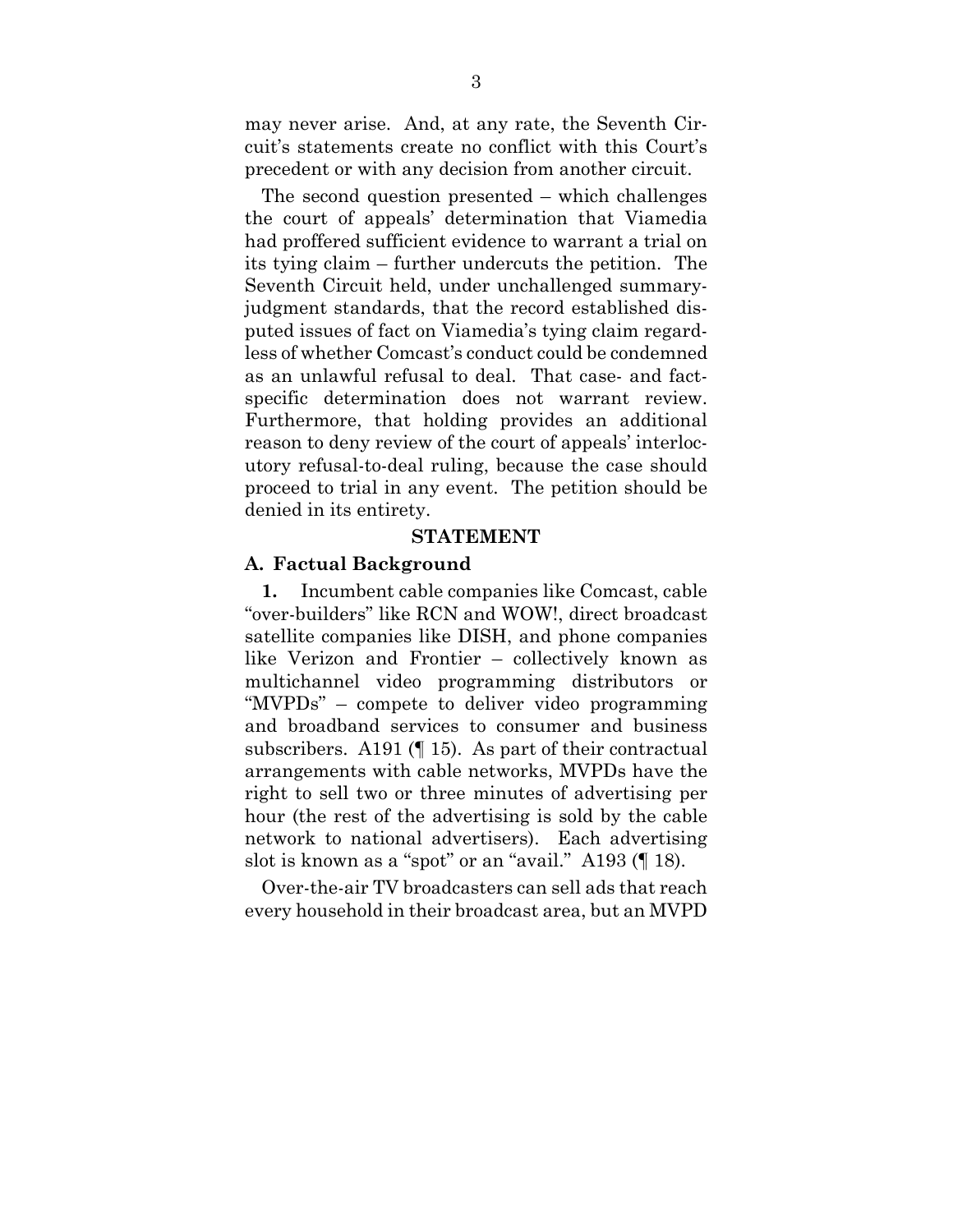can deliver ads only to its own subscribers. *Id.* (¶ 19). To compete more effectively, MVPDs have, for more than 25 years, formed "interconnects," metropolitanarea-wide selling cooperatives – often managed by an incumbent cable company, *i.e.*, one that inherited a government-granted cable monopoly – that allow an advertiser to reach every household served by any participating MVPD. App. 291a-292a (¶¶ 35-36). Broader MVPD participation in an interconnect makes the ads purchased through that interconnect more valuable, because they reach more households. App. 293a (¶ 39); *see* NCTA Br. 7 (explaining benefits of "collaborative approach"). By the same token, excluding MVPDs from an interconnect degrades the quality of its advertising, to the detriment of all participants (and advertisers). App. 309a-310a (¶ 116); A202, A247-48 (¶¶ 38, 118).

**2.** Despite the introduction of cable competition in the 1990s, Comcast remains the dominant provider in many markets (including Chicago and Detroit), serving half or more of all subscribers. A213-14 (¶¶ 59-60). In such markets, competing MVPDs (lacking scale in that market) often outsource the job of managing and selling their advertising avails to a third-party "ad rep." A194-95  $(\P\P 22-23)$ . In a typical arrangement, an MVPD transfers control over its avails to its ad rep, which manages and sells them on the MVPD's behalf, keeping a percentage of the revenue. A195-96 (¶ 24).

Respondent Viamedia has been providing Ad Rep Services for decades. A23 (¶ 103); A562 (¶ 31). The services it provides include marketing, pricing, and selling avails; managing the MVPD's promotional advertising; technical services, such as encoding video files and inserting ads on the client MVPD's system in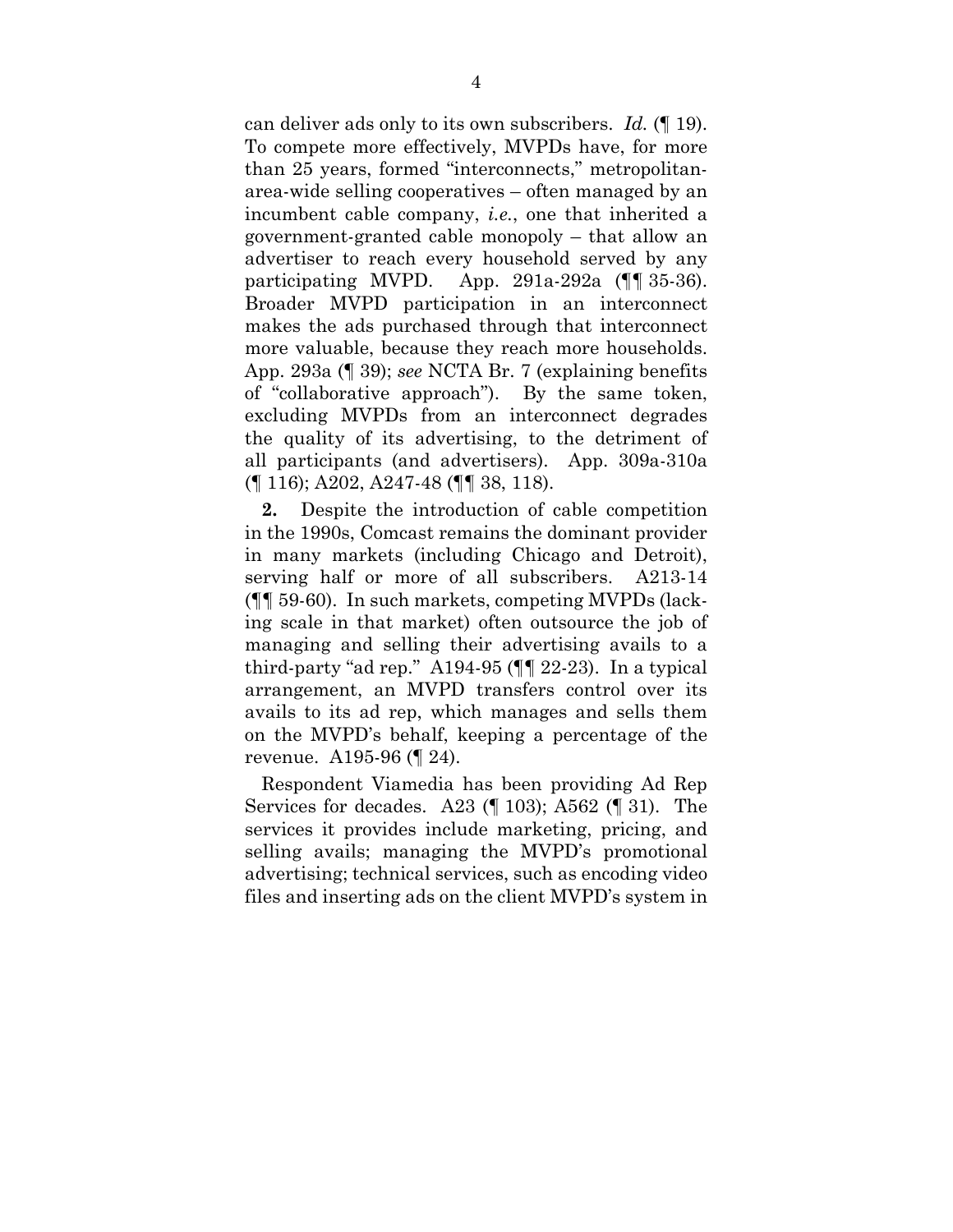the right place at the right time;<sup>1</sup> and allocating avails across sales channels and cable networks. A194-95 (¶ 22). As a business partner that does not compete with its clients, Viamedia also assists MVPDs with marketing their residential and business services. A701-02  $(\P 3)$ .

Viamedia's principal competitors are in-house advertising sales divisions of large cable incumbents, including Comcast's "Spotlight" division.2 App. 23a. Spotlight not only handles Comcast's avails but also represents other MVPDs, including MVPDs that compete against Comcast for subscribers and advertising revenue. A203-04 (¶ 43). "Comcast's MVPD competitors d[o] not want to buy ad rep services from Comcast," because Spotlight has an incentive to advantage Comcast's business objectives and because that relationship gives Comcast access to "competitively sensitive information" about competitors' operations. App. 32a-34a. Given the choice between Comcast and Viamedia, many MVPDs prefer to be represented by Viamedia to avoid the risks of handing over part of their operations to their largest competitor. A236-37  $($ | 96).

-

<sup>1</sup> Contrary to Comcast's suggestion, when Viamedia is an MVPD's ad rep, Viamedia – not the interconnect manager – is responsible for "maintaining the software and hardware needed to run, insert, traffic, [and] monitor . . . ad spots" and for "ensuring each ad runs correctly during its allotted time," Pet. 5, including ads sold through the interconnect. A103 (¶ 23); A201 (¶ 37).

<sup>2</sup> Comcast's claim that it provides Ad Rep Services "[a]s part of running the interconnect," Pet. 5, is incorrect; the provision of Interconnect Services and Ad Rep Services are separate, App. 76a-77a; A205-10 (¶¶ 45-54); NCTA Br. 10-11 (interconnects are functionally the same "whether . . . operated by an MVPD participant or an elected board composed of multiple MVPD representatives").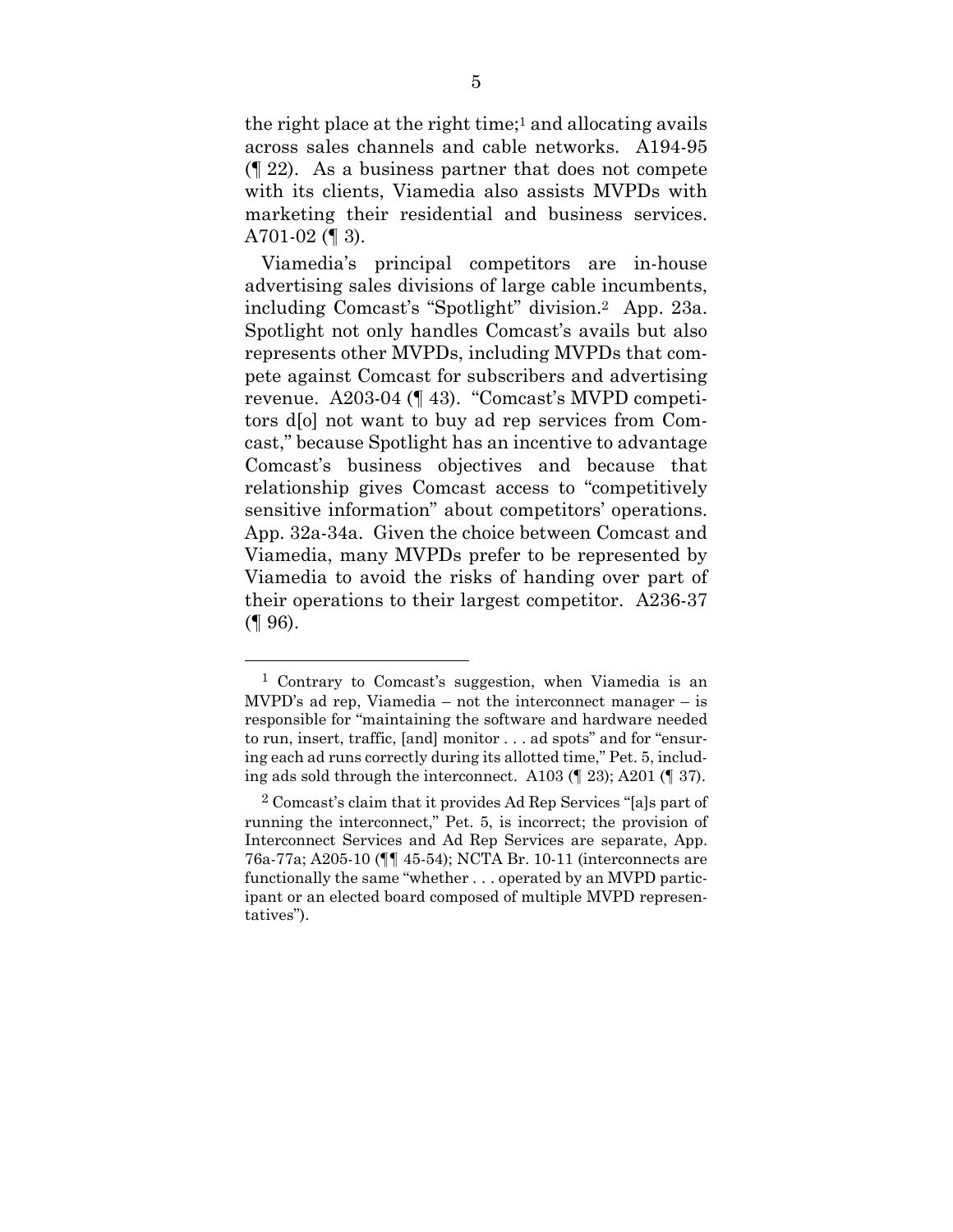**3.** By early 2003, Viamedia had contracted with WOW! and RCN to provide Ad Rep Services in several cities, including Chicago and Detroit, where WOW! and RCN competed with Comcast. A430; A541. At that time, as today, Comcast managed the interconnects in Chicago and Detroit. Comcast recognized that it would benefit if RCN and WOW! – which then served 300,000 households in those markets – participated in the interconnects. A430, A441. Comcast therefore negotiated an agreement with Viamedia, as WOW!'s and RCN's representative, to include those companies' avails in the Chicago and Detroit interconnects. A430-43.

Under the terms of the agreement, 35% of the MVPDs' avails were made available for sale through the interconnects. A432. In exchange, Viamedia paid Comcast a fee of at least 25% of net revenues (*i.e.*, revenues less Comcast's costs, for which Comcast was reimbursed) generated from selling those avails. A431, A443. Comcast received tens of millions of dollars in fees under the agreement without incurring additional costs. App. 308a, 320a (¶¶ 110, 157-158).

**4.** Viamedia's clients have participated in interconnects all over the country, and, before 2012, no MVPD had ever been excluded from one. App. 309a (¶ 116). Indeed, it would make no economic sense to exclude an MVPD from an interconnect because, as noted above, all interconnect participants, especially the interconnect manager, benefit from broader participation. App. 309a, 319a-320a (¶¶ 116, 154-158). In December 2011, however, Comcast notified Viamedia that, after their existing agreement expired in May 2012, RCN and WOW! would no longer be permitted to participate in the Chicago and Detroit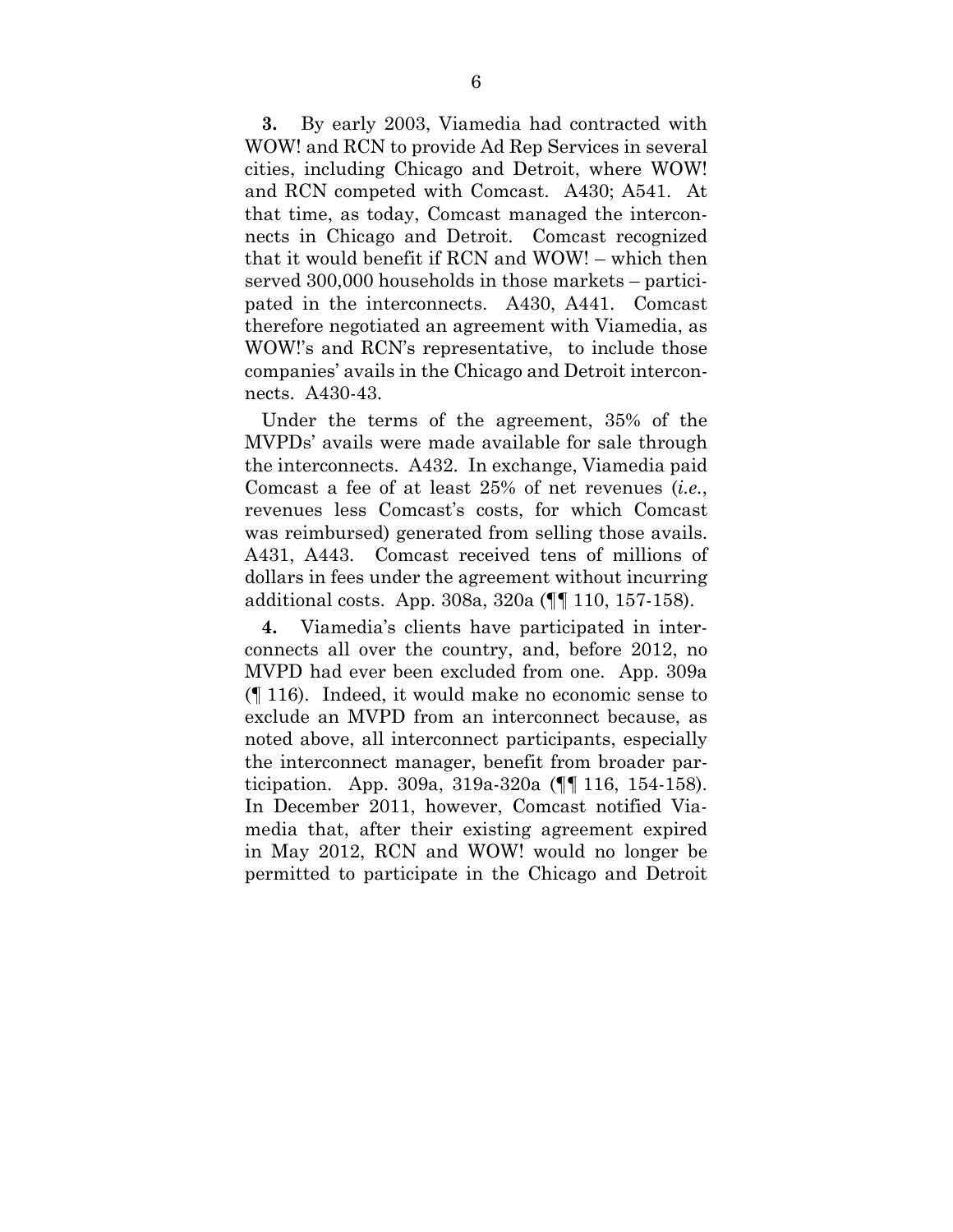interconnects so long as they continued to be represented by Viamedia. A546.

Before making its decision, Comcast conducted an analysis of the anticipated "Revenue Impact" of excluding RCN and WOW! from the Chicago and Detroit interconnects, finding that Comcast would lose \$10.6 million in revenue in the first six months after termination. A838; A787-88 (160:8-162:16). Furthermore, Comcast knew that RCN and WOW! were under contract with Viamedia (and would remain so through 2015). A553 (¶ 14). It therefore knew that the effect of its decision would be to exclude RCN and WOW! from the interconnects (and lose associated revenues and profits) for years.

Comcast nevertheless anticipated that, by making an MVPD's participation in the interconnect conditional on not dealing with Viamedia for Ad Rep Services, it would – in later years – be able to force those MVPDs into a business relationship with Comcast they otherwise would have shunned. A841, A844. Indeed, when WOW! repeatedly tried to persuade Comcast to reconsider, Comcast made clear that it would not allow WOW! to participate in the interconnects unless WOW! agreed to employ Comcast, rather than Viamedia, as its ad rep. A556-57 (¶ 19).

As a result of Comcast's conduct, RCN and WOW! lost \$27 million in advertising revenue, Viamedia lost corresponding ad rep revenue, and Comcast gave up millions in fees alone. App. 29a. Furthermore, RCN's and WOW!'s subscribers were cut off from advertisements sold through the interconnect, further harming those consumers and advertisers.

**5.** In 2015, WOW! and RCN solicited Ad Rep Services proposals from Viamedia and Comcast for Chicago and Detroit, among other markets. A116,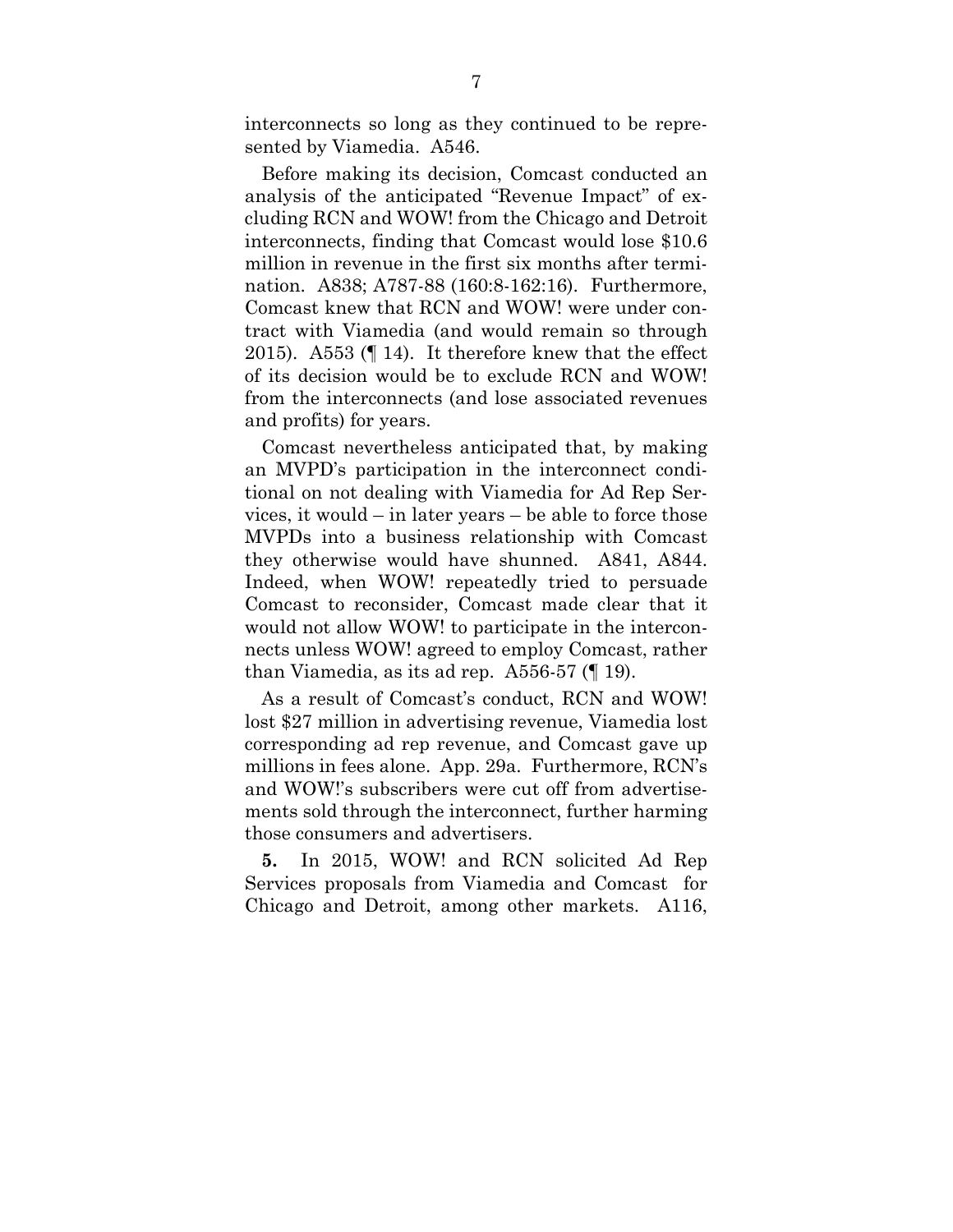A118 (¶¶ 90, 99). Comcast offered to let RCN and WOW! back into its interconnects if they would hire Comcast, rather than Viamedia, as their ad rep. A232-33 (¶ 88); A555-57 (¶¶ 18-19).

WOW! considered Viamedia to be "by far the best ad partner . . . to work with" and had renewed its contracts with Viamedia repeatedly between 2001 and 2015. A560 (¶¶ 25-26). Nevertheless, the financial advantage of regaining access to the interconnects in Chicago and Detroit led WOW! to sign with Comcast. (WOW! continued to use Viamedia as its ad rep in non-Comcast metropolitan areas.) A560-62 (¶¶ 28-29). Though RCN had intended in 2014 to renew its contract with Viamedia and had publicly commented that it was "not comfortable" hiring Comcast, A886, it switched to Comcast in 2015 to regain access to the interconnects. A563-64 (¶¶ 34-36).

Following the loss of WOW!'s and RCN's business, Viamedia was forced to exit the market for Ad Rep Services in Chicago and Detroit, leaving Comcast as an unchallenged Ad Rep Services monopolist in those markets. A552 (¶12).3

**6.** Although Comcast refuses to allow MVPDs represented by Viamedia to participate in its interconnects, it elsewhere permits MVPDs *not* represented by Viamedia to participate in Comcast-controlled interconnects on an interconnect-only basis – that is, it allows MVPDs to contribute avails to the interconnect even though Comcast does *not* provide them Ad Rep

 $\overline{a}$ 

<sup>3</sup> A similar course of events played out in Hartford, where, in 2014, Frontier acquired AT&T's telephone network, over which AT&T and then Frontier provided video service. Comcast had been AT&T's ad rep, but Frontier signed with Viamedia. As a consequence, Comcast excluded Frontier from the interconnect. App. 26a-27a.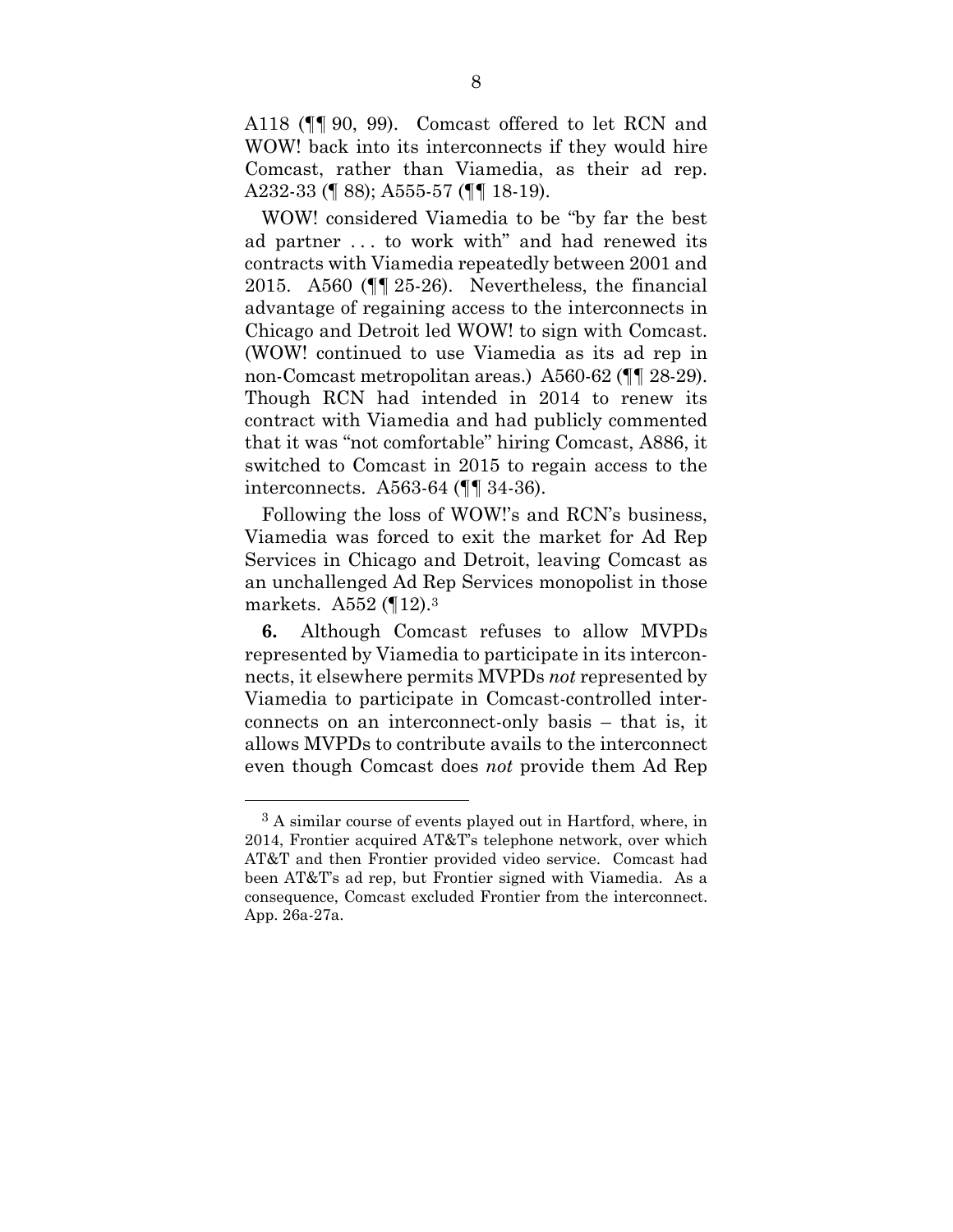Services. A210 (¶ 53); A325 (tbl. 1), A351-59. Those interconnect-only agreements contain financial terms like those of the 2003 Viamedia-Comcast agreement, namely, a fee to Comcast averaging approximately 25% of revenue. A325 (tbl. 1).

#### **B. Procedural Background**

**1.** Viamedia sued, alleging that Comcast violated Section 2 of the Sherman Act by monopolizing the market for Ad Rep Services in various geographic markets. A37 (¶ 168). Viamedia's complaint alleged (as relevant here) that Comcast's conduct constituted an unlawful refusal to deal and tying (of Ad Rep Services to "access to the Interconnects," *i.e.*, Interconnect Services – in which Comcast also had a monopoly in the relevant geographic markets) and was thus unlawfully exclusionary.

Comcast moved to dismiss. The district court mostly denied Comcast's motion, allowing Viamedia's tying theory (among others) to proceed, but it ruled that Viamedia's refusal-to-deal theory failed as a matter of law. The court credited Comcast's argument that its conduct "offers potentially improved efficiency" because requiring MVPDs to "deal with Comcast directly" to secure interconnect access – rather than allowing MVPDs the option of dealing with the interconnect manager through an intermediary – is a "prototypical valid business purpose." App. 188a-189a.

Viamedia amended its complaint to allege additional facts explaining why Comcast's refusal to deal was "irrational but for its anticompetitive effects." *See*, *e.g.*, App. 320a-322a, 324a (¶¶ 158-161, 168). Comcast again moved to dismiss, and the district court again granted the motion on the same rationale, reiterating its conclusion that Comcast's conduct "*potentially*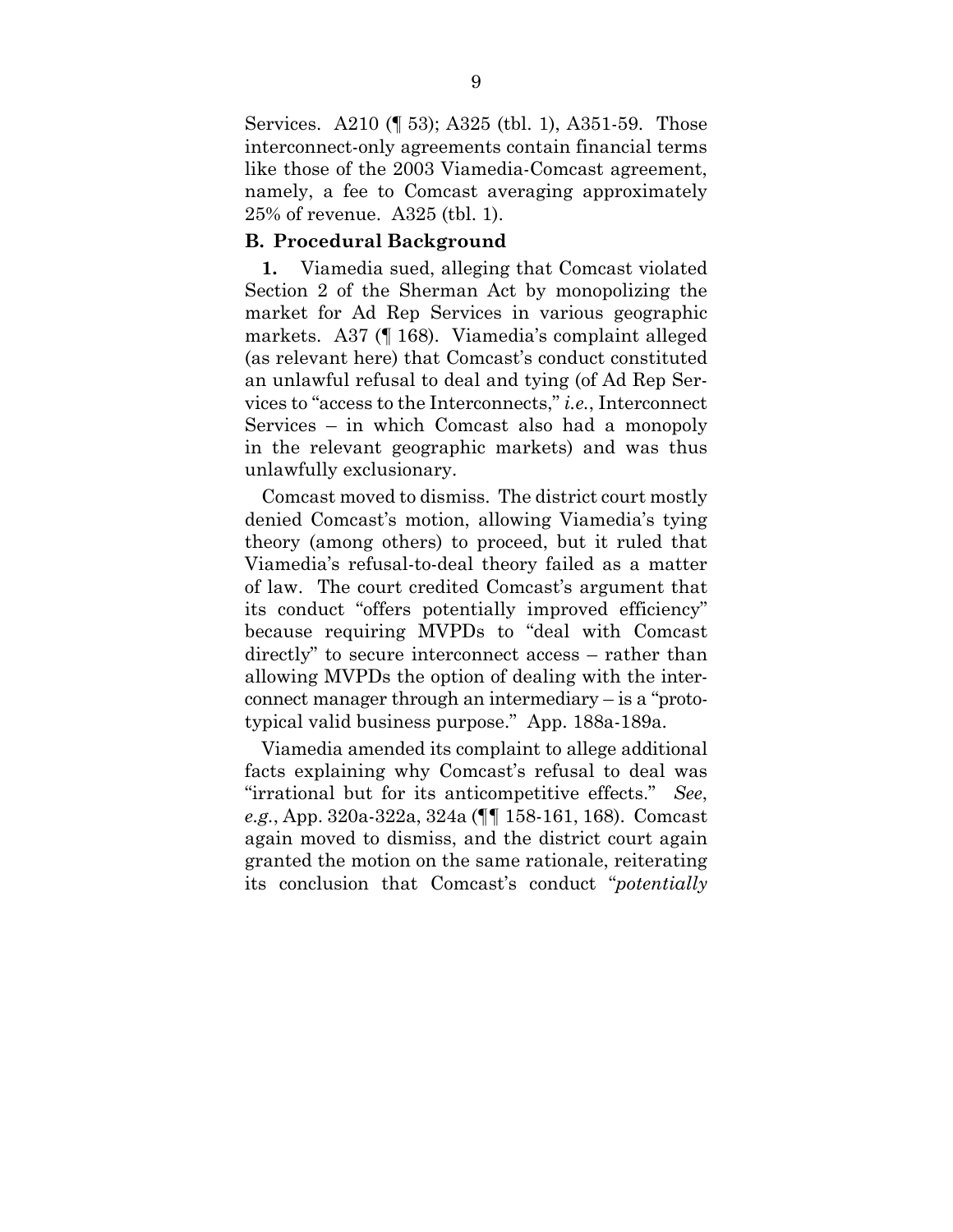serves a procompetitive purpose." App. 205a (emphasis added).

**2.** After discovery on Viamedia's remaining claims, the district court granted Comcast's motion for summary judgment, holding (as relevant here) that there was no triable issue as to Viamedia's tying theory. App. 207a-275a. The court assumed that Interconnect Services and Ad Rep Services are separate products, App. 240a n.10, but ruled that Viamedia could not "show that Comcast ever withheld [Interconnect Services] *from customers* unless they also purchase [Ad Rep Services]" because "[t]he real rub of Viamedia's tying claim is, instead, that Comcast withheld the tying product *from its rival Viamedia*," App. 243a.

**3.** The Seventh Circuit reversed. Judge Hamilton wrote the Court's opinion on behalf of himself and Judge Bauer. Judge Brennan wrote a separate opinion concurring in part and dissenting in part, in which he agreed that "Viamedia has plausibly alleged an antitrust violation and is entitled to reversal and remand on its refusal-to-deal claim." App. 109a.

**a.** The court of appeals noted that "the parties do not dispute several often-contentious issues in antitrust cases: the relevant geographic and product markets, and market power." App. 41a. It further noted that there was no dispute about the anticompetitive impact of Comcast's conduct: it "force[d] its smaller [MVPD] competitors to stop doing business with Viamedia," and thereby "force[d] out its only competitor in th[e] market [for Ad Rep Services] to gain monopoly power." App. 6a, 41a-42a.

Turning to Viamedia's refusal-to-deal claim, the court of appeals noted that, as a general matter, "even monopolists are free to choose the parties with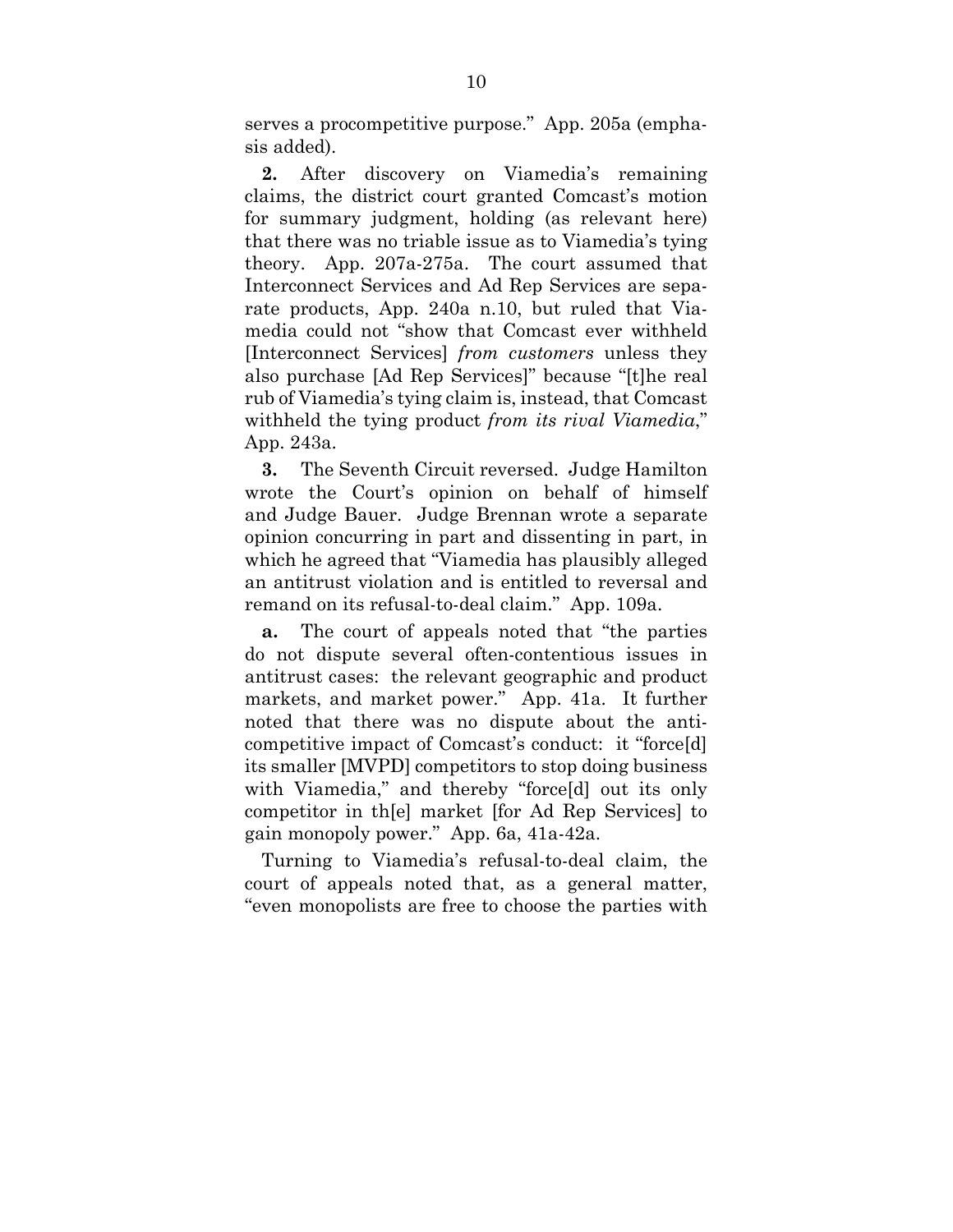whom they will deal, as well as the prices, terms, and conditions of that dealing." App. 46a. "Yet there are limited circumstances under which a monopolist's refusal to deal with another party will be illegal anticompetitive conduct." App. 47a. The court first analogized Comcast's conduct to *Lorain Journal Co. v. United States*, 342 U.S. 143 (1951), in which the defendant newspaper had refused to sell ads to anyone who advertised with the town's new radio station, thus violating Section 2. "With the newspaper's clear expectation that it would outlast the new competition and regain its complete monopoly, and with no apparent efficiency justification for its conduct, *Lorain Journal* has been described as entirely correct." App. 47a (citing Robert Bork, *The Antitrust Paradox: A Policy at War with Itself* 344-45 (2d ed. 1993)).

The court of appeals then discussed at length this Court's decision in *Aspen* and the analysis of that case in *Trinko* and *Linkline*. *See* App. 48a ("In addition to reiterating *Aspen Skiing*'s continued, albeit narrow, validity, the Court has also provided useful guidance on primary factors to consider when determining whether potentially anticompetitive conduct falls within *Aspen Skiing*'s bounds."). The court of appeals noted that this Court "has described *Aspen Skiing* as at or near the outer boundary of § 2 liability." App. 54a. Nevertheless, given the allegations in the complaint, "Viamedia has presented a case that is well within those bounds and appears stronger than *Aspen Skiing*." *Id.*

Comcast defended the district court's order on the basis that *Aspen* did not apply because Comcast's conduct "was not irrational but for its anticompetitive effect" in that it "offers *potentially* improved efficiency." App. 56a. The court of appeals rejected that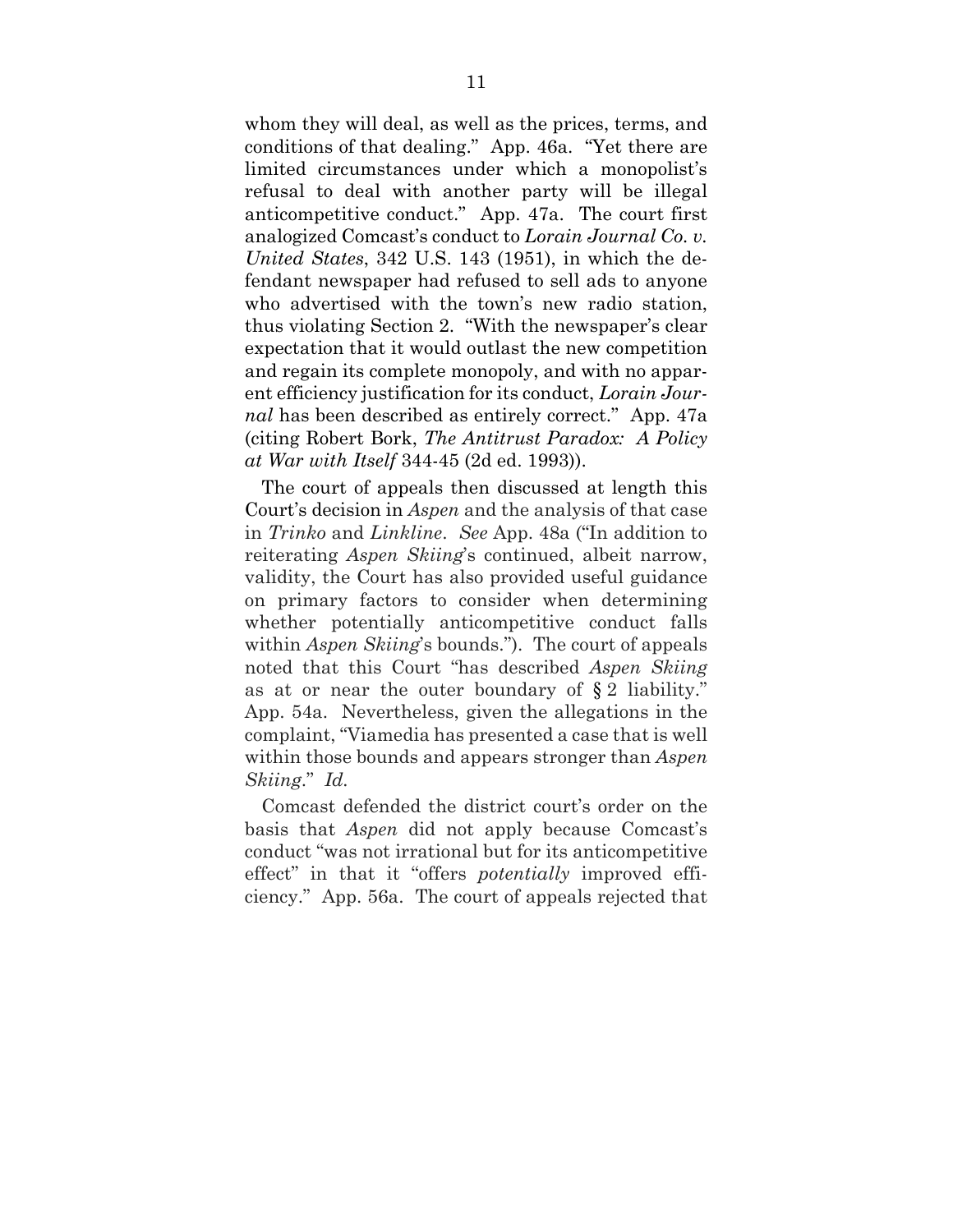argument, holding that whether Comcast's conduct was in fact "'a reasonable business decision'" or instead "'reflected its willingness to sacrifice immediate profits ... in the hope of driving [Viamedia] out of the market and recovering monopoly profits in the long-run'" required "'resolving questions of fact.'" App. 58a (quoting *Covad Commc'ns Co. v. Bell Atl. Corp.*, 398 F.3d 666, 676 (D.C. Cir. 2005) (D. Ginsburg, J.)) (brackets in original). Because "Viamedia has alleged and offered evidence of enough harm to competition from Comcast's refusal-to-deal and tying conduct" to state a claim, "[c]onsideration of procompetitive justifications must wait." *Id.*; *see also* App. 63a (Viamedia plausibly alleged that Comcast's "conduct was irrational but for its anticompetitive effect").

**b.** The court of appeals also reversed summary judgment on the tying theory, finding that Viamedia had presented evidence that "Comcast illegally tied purchase of its ad rep services to the Interconnect access it already controlled." App. 72a. Comcast did not question Viamedia's evidence that Comcast has market power in the tying-product market for Interconnect Services and has foreclosed all competition in the tied-product market for Ad Rep Services. *Id.* The court held that Viamedia had proffered sufficient evidence to show that these are separate products for tying purposes and "that Comcast forced its competitor MVPDs to become its customers for ad rep services if they also wanted to keep their access to the Interconnects." *Id.*

The district court's contrary determination depended entirely on its view that "Viamedia failed to offer evidence of forcing," App. 81a, but the court of appeals rejected each of the three assumptions on which that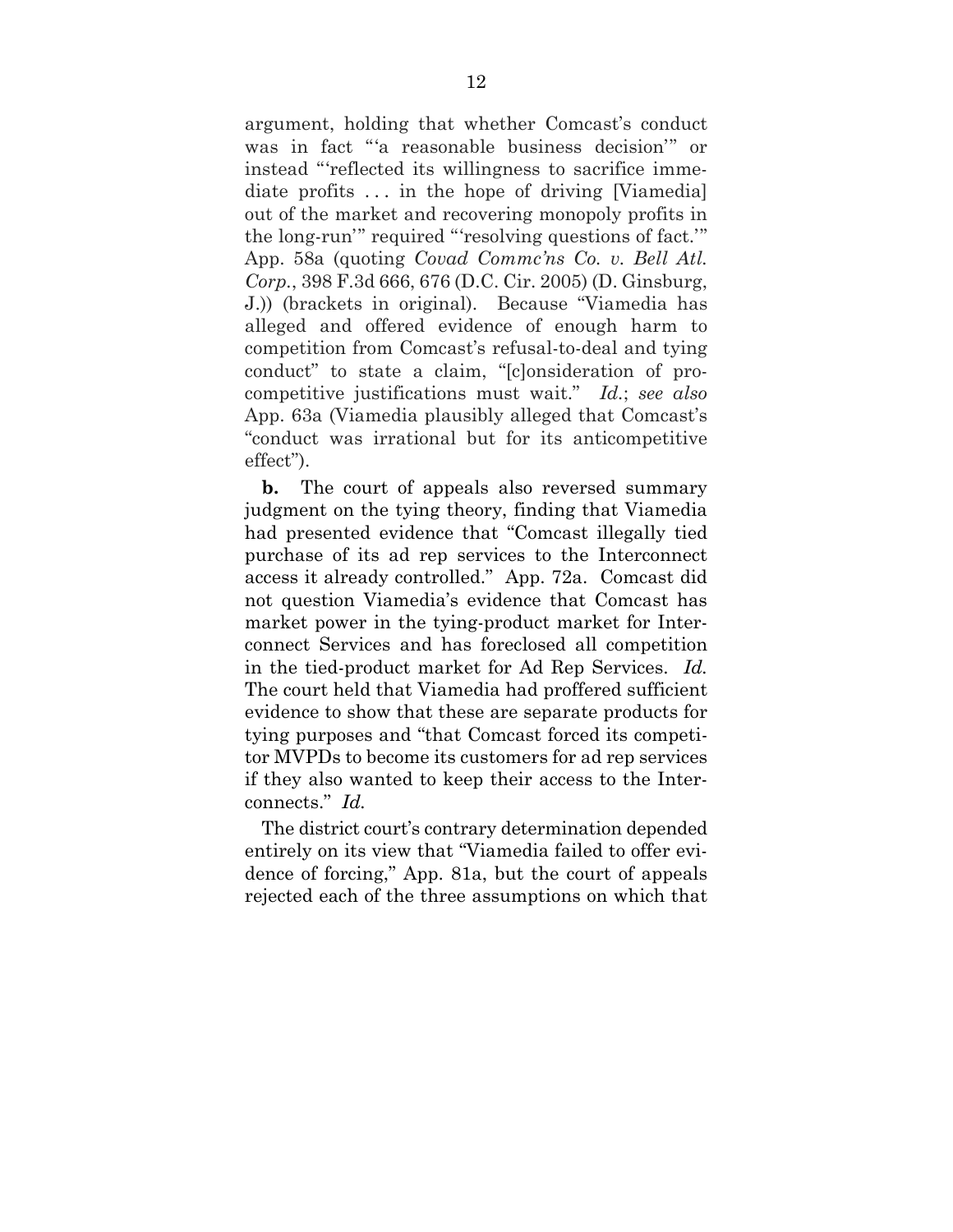ruling was based. First, the district court believed that, because Comcast had no duty to deal with Viamedia, its conduct could be explained "by Comcast's legal refusal to deal rather than an illegal tying." *Id.* But – leaving aside whether Comcast's refusal to deal with Viamedia was lawful – "a tying claim does not fail as a matter of law simply because it was implemented by refusing to deal with an intermediary." *Id.* Second, the district court thought the evidence left no dispute that MVPDs wanted to obtain Ad Rep Services and Interconnect Services only as a bundle. But, the court of appeals held, there was at least a factual dispute as to whether MVPDs wished to obtain Interconnect Services separately from Ad Rep Services. App. 82a. Third, the district court found the evidence left no dispute that "RCN's and WOW!'s purchases of Interconnect services and ad rep services from Comcast were not forced." App. 83a. But that finding violated the summary-judgment standard by drawing "inferences in favor of Comcast" and disregarding evidence supporting Viamedia's claims. *Id.*

**c.** Judge Brennan dissented in part solely with respect to the disposition of the tying claim. He reasoned that, given that "14 percent of Comcast's agreements with MVPDs across all [metropolitan areas] since December 2011 were Interconnect-only agreements," Viamedia could not prove that Comcast "has ever declined an MVPD's request for Interconnectonly services." App. 120a. The majority, however, concluded that Comcast's Interconnect-only agreements, which were all in geographic markets where Viamedia did not do business, "actually support[] Viamedia's case" because they show independent demand for the two products and a willingness by Comcast to allow them to be purchased separately when it does not face an Ad Rep Services competitor. App. 84a-85a.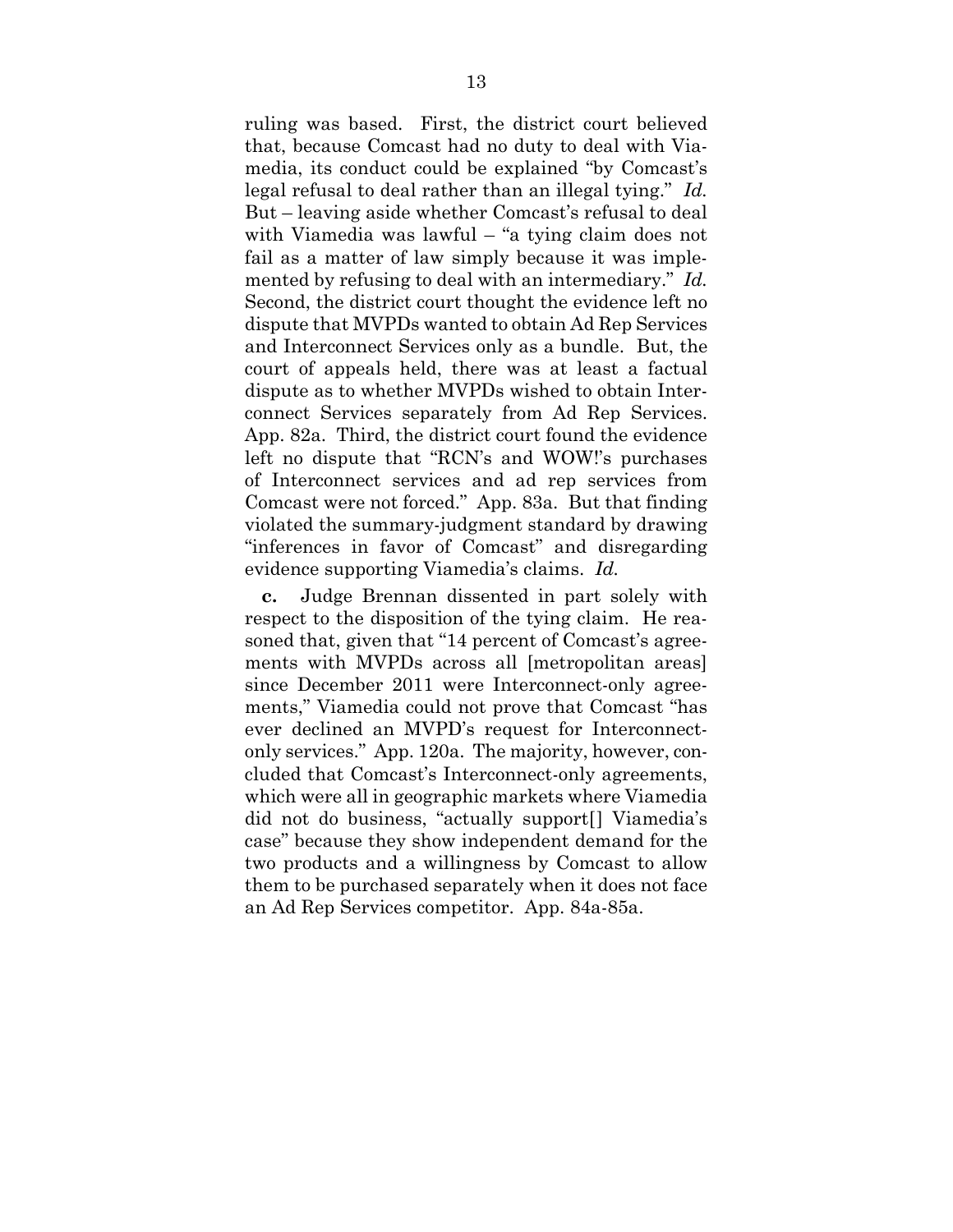**4.** Comcast's petition for rehearing en banc was denied on the panel's unanimous vote and without any active judge requesting a vote on the petition. App. 278a-279a. Following remand, the parties have been conducting the discovery "necessary" to prepare the case for trial, App. 8a; that fact discovery will conclude in early January 2021.

#### **REASONS FOR DENYING THE PETITION**

#### **I. The Seventh Circuit's Decision Does Not Conflict With This Court's Precedents**

### **A. The Seventh Circuit Expressly Applied the**  *Aspen/Trinko* **Factors**

Comcast's primary grounds for seeking review – a conflict between the decision below and this Court's precedents – cannot be squared with the court of appeals' decision. As the Seventh Circuit explained, in *Trinko* and *Linkline*, "the Court has . . . provided useful guidance on primary factors to consider when determining whether potentially anticompetitive conduct falls within *Aspen Skiing*'s bounds." App. 48a. The court of appeals applied those factors to the allegations in Viamedia's complaint, holding that there was "no sound basis to distinguish Viamedia's case as a matter of law." App. 56a. That fact-bound application of settled law is not worthy of review. And, in any case, the appeals court was correct: because Viamedia's complaint alleged that *all* of the *Aspen*  factors are present, "this case is [relatively] eas[y]." App. 63a.

*First*, Comcast, like the defendant in *Aspen*, abruptly withdrew from a pre-existing, voluntary course of dealing with its sole, smaller rival. In *Aspen*, the defendant refused to renew the four-area lift ticket, *see Trinko*, 540 U.S. at 408; here, Comcast refused to renew its agreement with Viamedia and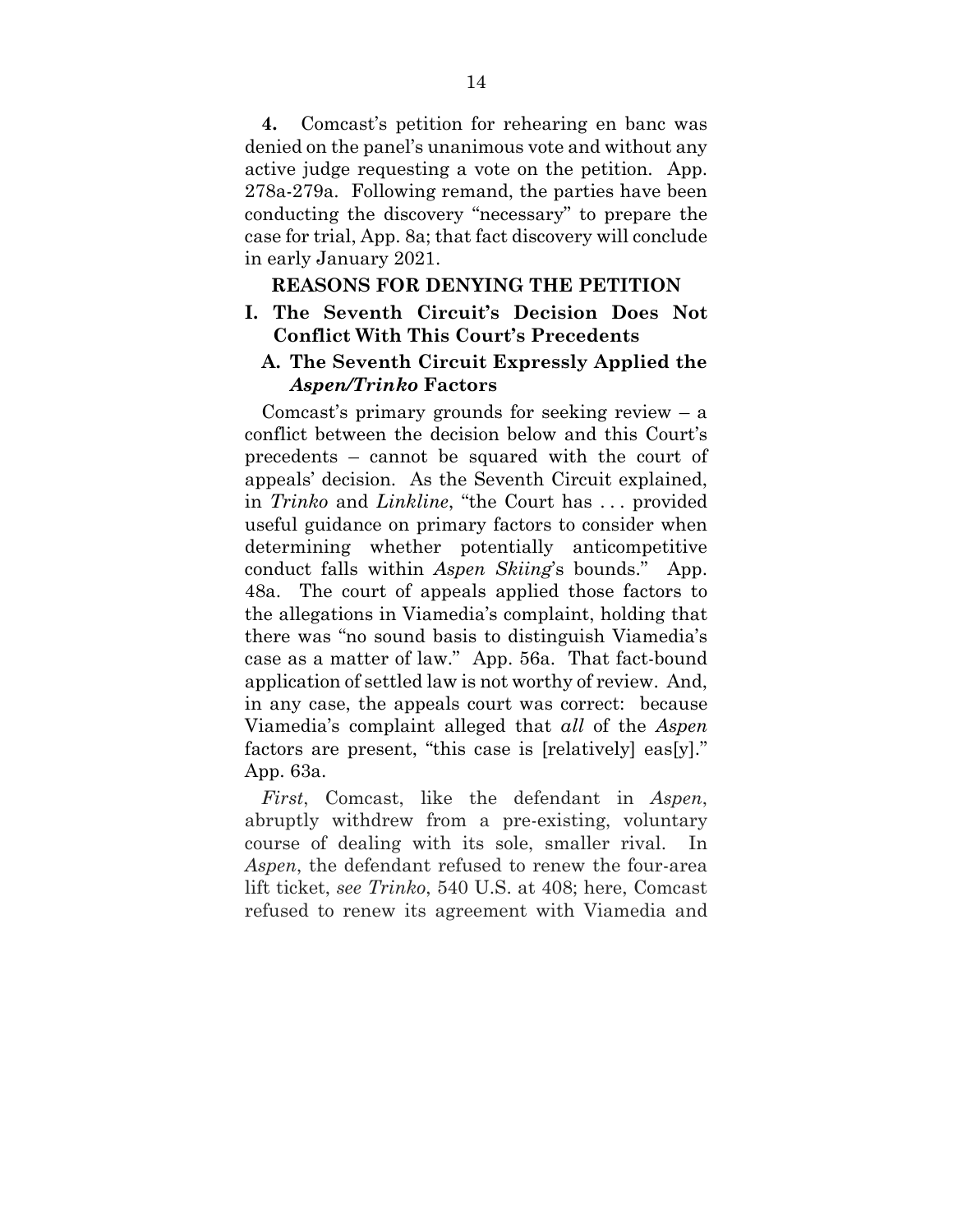thereby excluded from its interconnects MVPDs represented by Viamedia, despite the alleged (and undisputed) profitability for Comcast of that preexisting arrangement. Viamedia alleged that including MVPDs represented by Viamedia in the interconnects enhanced the interconnects' value by increasing their reach; Comcast, as interconnect manager, earned additional fees (from the additional revenues attributable to those MVPDs) without incurring additional costs. App. 308a, 319a-320a (¶¶ 110, 154-158).

*Second*, Comcast, like the defendant in *Aspen*, continued to participate, where the competitive dynamics were different, in the type of venture it refused to participate in where it was dominant and where it had the ability to destroy a competitor. *See* App. 52a, 55a. In *Aspen*, the defendant participated in all-area lift tickets in multi-mountain ski areas where it "lacked ... dominance." App. 52a. Comcast, where it faced no competition from independent ad reps, allowed MVPDs to participate in the interconnects without purchasing Ad Rep Services from Comcast – the very thing that Comcast refused to permit for MVPDs represented by Viamedia. App. 28a, 55a.4 Likewise, in metropolitan areas where Comcast was not dominant and did not control the interconnect, it participated in interconnects without purchasing Ad Rep Services from the interconnect operator. A206-07  $($ | 48).

 $\overline{a}$ 

<sup>4</sup> Although Comcast takes issue with the court of appeals' determination that "this case tracks *Aspen* in this respect," Pet. 15, the basis for that determination is clear, *see* App. 14a-15a, 24a-25a, 28a, 55a, and, in any event, Comcast does not claim that the opinion merits review to reconsider the court of appeals' case-specific evaluation of alleged facts.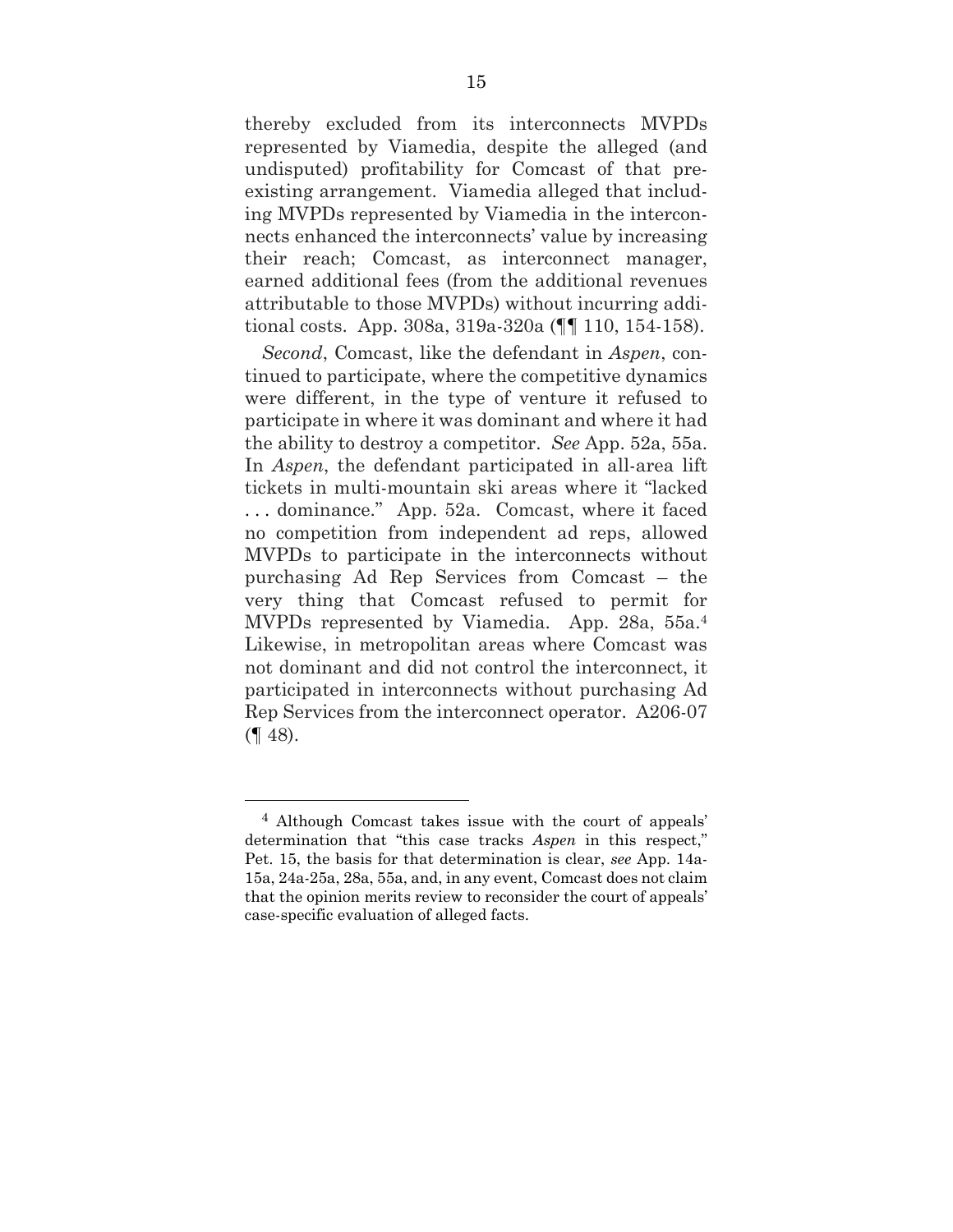*Third*, Comcast, like the defendant in *Aspen*, "decided to forgo profitable transactions ... for the sake of harming" its rival. App. 52a. In *Aspen*, the defendant refused to sell lift tickets to the plaintiff, even at full retail price, "reveal[ing] a distinctly anticompetitive bent." *Trinko*, 540 U.S. at 409. For years, Comcast threw away millions, if not tens of millions, in fees that it could have earned had it simply permitted WOW! and RCN to continue to contribute their avails to the interconnects (through Viamedia) on the same terms that had prevailed under its prior agreement (and that continue to prevail elsewhere), pending the expiration of their existing contracts with Viamedia. App. 29a. Doing so would have done nothing to limit Comcast from competing to oust Viamedia as ad rep at the conclusion of Viamedia's contracts with WOW! and RCN. The difference is that Viamedia, its sole rival, would not have been harmed – and thus weakened as a competitor. App. 29a, 55a.5

As the Seventh Circuit explained, the factual similarities between *Aspen* and the unusual allegations of Viamedia's complaint run deep – both cases involved a sudden departure from a long-term, profitable joint selling arrangement created without any regulatory obligation; both involved conduct that alienated customers; and both involved efforts to discourage customers from doing business with a competitor. *See*  App. 54a-55a, 56a ("unless the Court meant to limit

 $\overline{a}$ 

<sup>5</sup> Viamedia thus alleges exactly the type of refusal to deal that Comcast's *amici* economists assert *should* give rise to potential liability. *See* Scholars of Economic & Antitrust Br. 15 (arguing that a refusal to deal should give rise to liability only "where ... a defendant gave up a *more profitable* cooperative arrangement with a competitor in favor of a less profitable exclusion strategy that recouped its losses through the plaintiff's resultant inability to compete").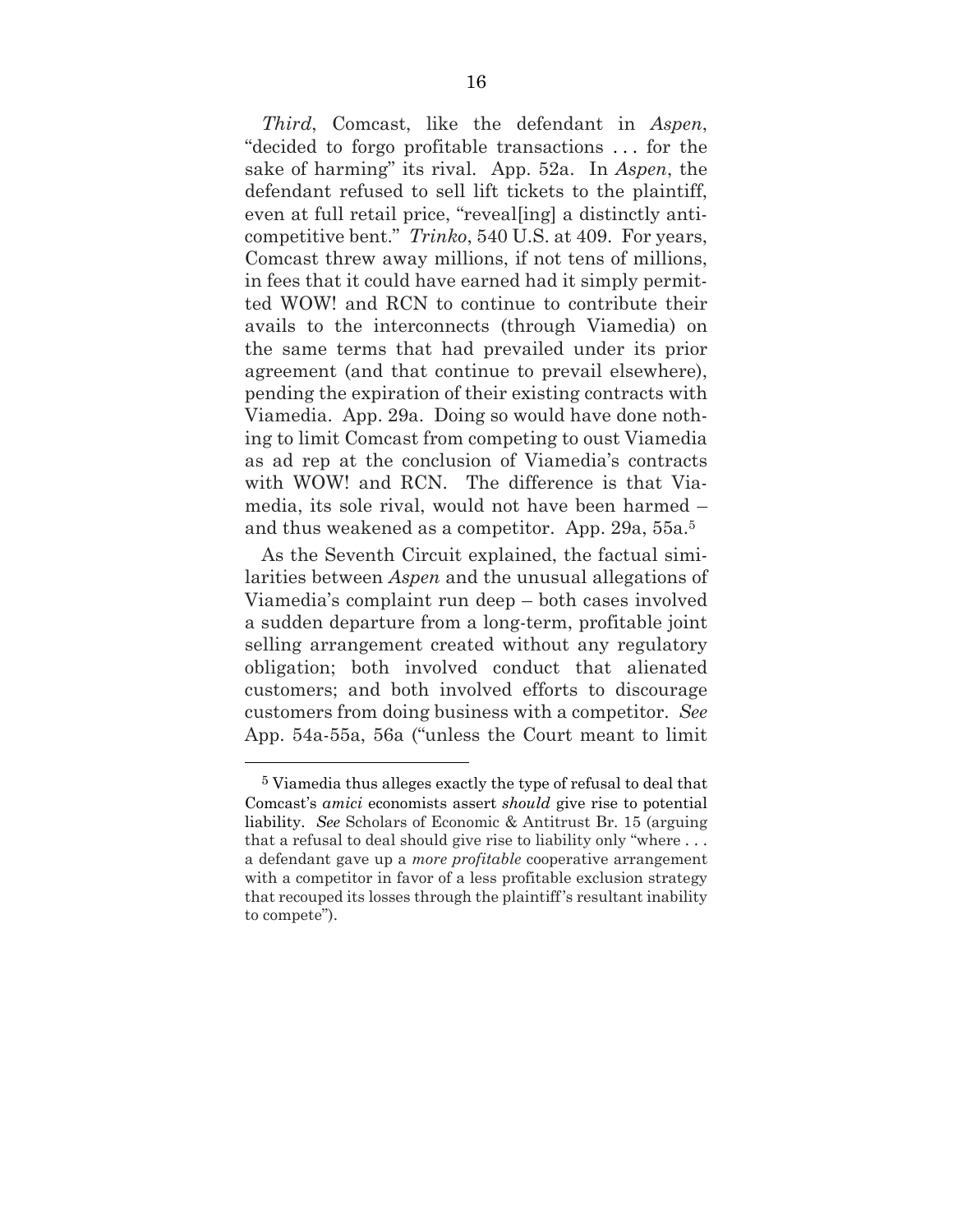*Aspen Skiing* to ski resorts, we see no sound basis to distinguish Viamedia's case"). Contrary to Comcast's assertion, the decision below meticulously followed this Court's precedents; there is no conflict with them.6

## **B. The Seventh Circuit Properly Refused To Credit Comcast's Asserted Justification at the Pleading Stage**

**1.** Rather than dispute that the Seventh Circuit followed and applied the *Aspen/Trinko* factors, Comcast argues for a reading of *Aspen* that would limit it to circumstances where a defendant is "unable to offer 'any efficiency justification whatever'" for a refusal to deal. Pet. 4 (quoting *Aspen*, 472 U.S. at 608). On that reading, Comcast argues, the Seventh Circuit erred in allowing the complaint to proceed because Viamedia supposedly "admitted" that Comcast had a valid "business justification." Pet. 13; *see also* Pet. i (assuming "the presence of valid business justifications"). But the question that Comcast seeks to present is not presented at all because the Seventh Circuit held that, just as in *Aspen*, there is no such "admitted" justification. App. 53a. On the contrary, the Seventh Circuit found that the facts pleaded in the complaint supported Viamedia's allegation that "[t]here are no procompetitive justifications to be achieved by the conduct given that there were no material administrability problems" in dealing with Viamedia. App. 63a.

In light of its reading of the complaint, the Seventh Circuit's reversal of the district court's judgment raises no legal issue. When a plaintiff has pleaded

-

<sup>6</sup> Comcast's suggestion (at 15) that *Aspen* can be distinguished on the (questionable) basis that the cable industry involves greater technical complexity than the ski industry, *see* Pet. 15, provides no basis for any principled distinction of this case, let alone on a motion to dismiss.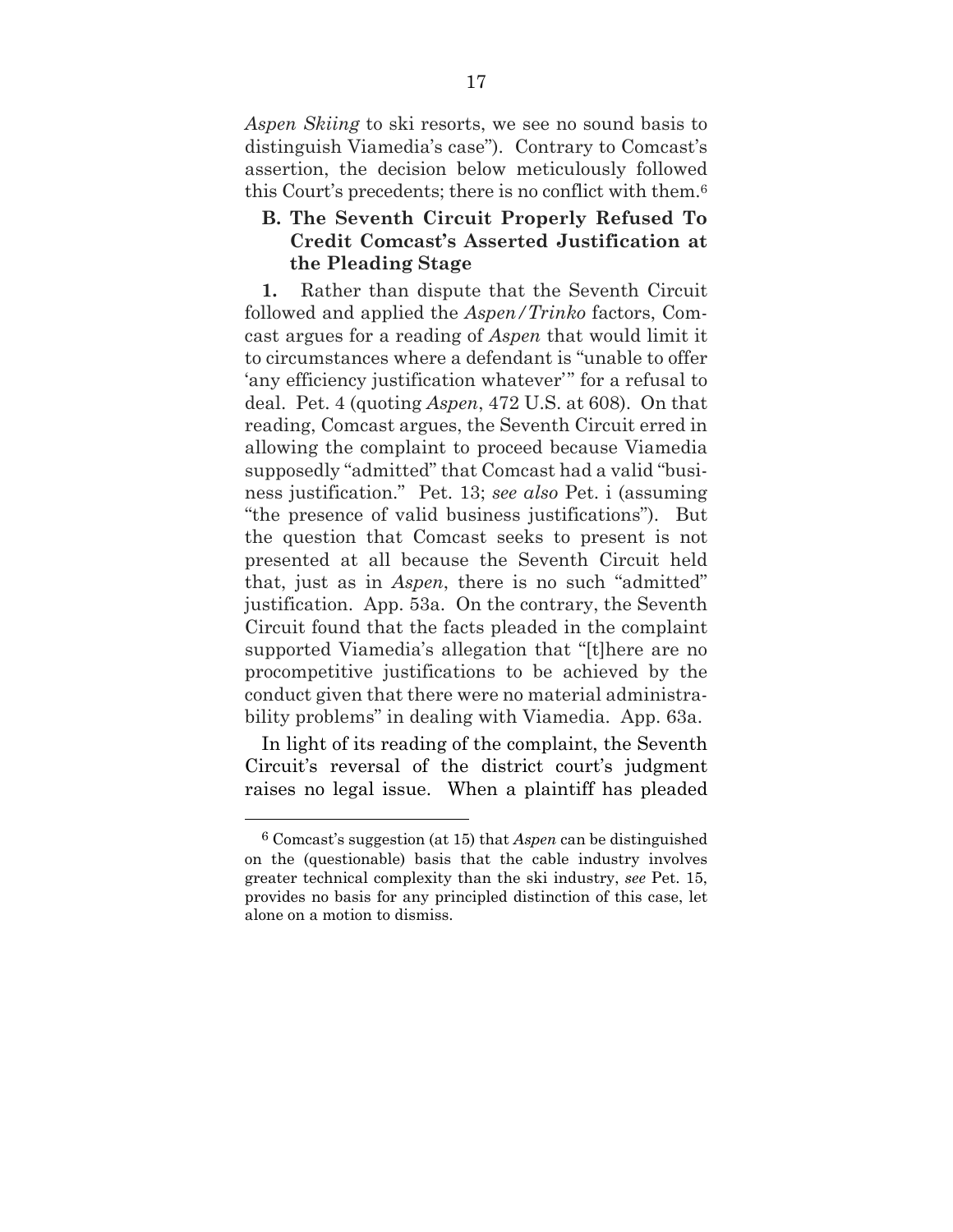facially anticompetitive conduct, as Viamedia has undisputedly done here, and a defendant asserts a procompetitive justification, the defendant bears the burden of proving it (not merely asserting it), and resolution of the case on the pleadings is usually, for that reason, inappropriate. *See* App. 57a ("Valid business justifications are relevant only to the rebuttal of a *prima facie* case of monopolization."); *see also*  id. (rejecting Comcast's argument "that a factual dispute regarding the existence of procompetitive justifications is appropriate for resolution on the pleadings").

Any suggestion that merely *asserting* a *disputed* justification for an otherwise anticompetitive refusal to deal is enough to defeat a claim would be flatly inconsistent with *Aspen*, as the Seventh Circuit recognized. In that case, the defendant *asserted* that it had ended its participation in the joint lift ticket to avoid administrative burdens and free-riding by an inferior competitor. The jury found that those asserted justifications were pretexts not supported by the evidence. *See id.* (citing *Aspen*, 472 U.S. at 599, 605). The same analysis applies in this case: a court cannot resolve a dispute at the pleading stage over whether Comcast's post-hoc rationalizations for its conduct – which, as discussed below, make no economic sense in any event – were genuine or were pretexts for unlawful exclusion.

The court of appeals' ruling that a disputed justification for anticompetitive conduct cannot be the basis for judgment on the pleadings is consistent not only with *Aspen* but also with the myriad cases of this Court and all of the courts of appeals holding that, where a defendant bears the burden, as with an affirmative defense, dismissal on the pleadings is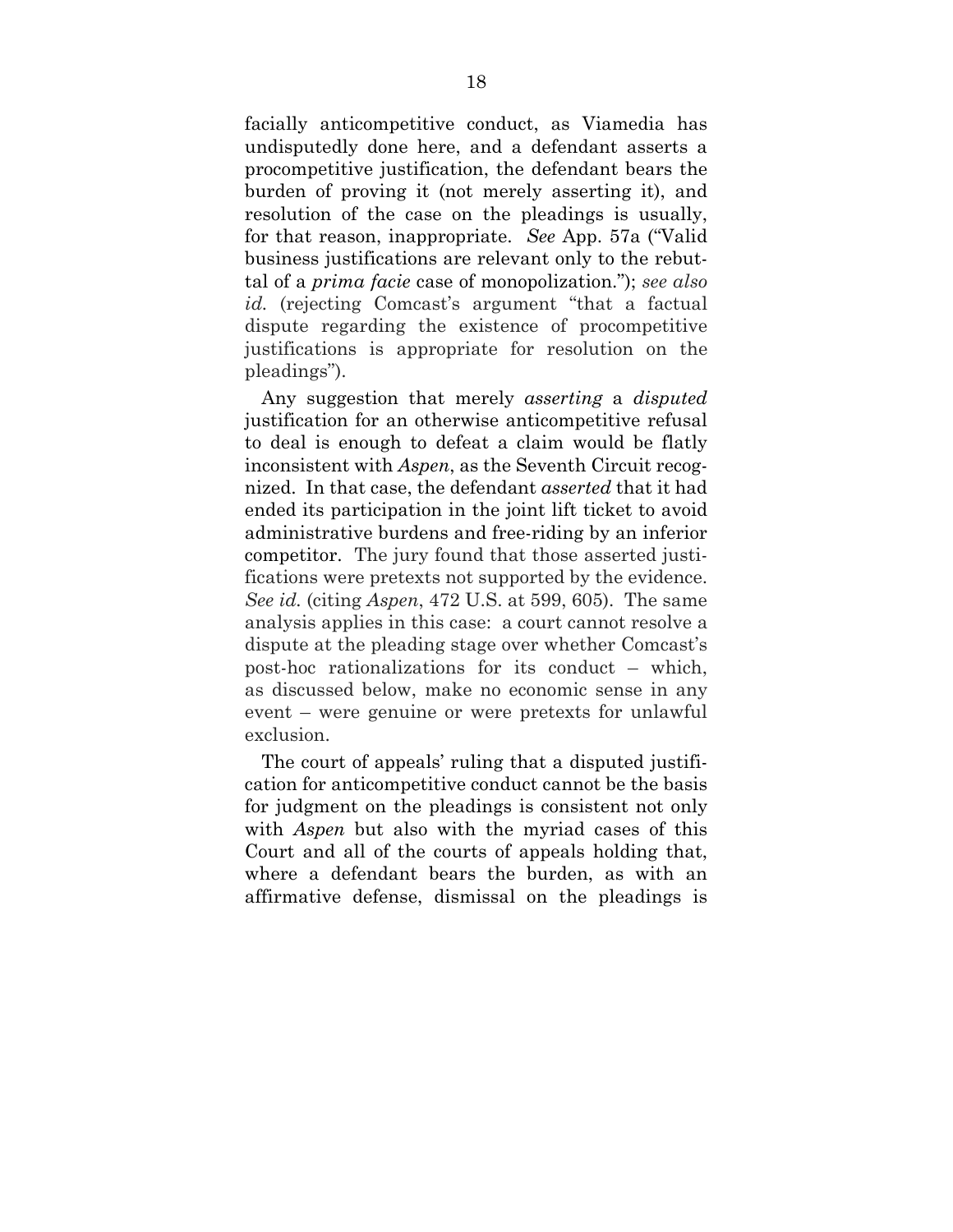inappropriate "unless all facts necessary to the affirmative defense clearly appear *on the face of the complaint*." *Waugh Chapel South, LLC v. United Food & Commercial Workers Union Local 27*, 728 F.3d 354, 360 (4th Cir. 2013) (brackets omitted); *see also Jones*, 549 U.S. at 215. Having determined that no justification for Comcast's conduct appeared on the face of Viamedia's complaint, the Seventh Circuit applied established law in determining that it was wrong for the district court to dismiss it.

Comcast does not take issue with this aspect of the legal *framework* the Seventh Circuit applied – that is, it does not dispute that, if the complaint did not admit a procompetitive justification for its conduct, the Seventh Circuit correctly reversed the district court's judgment. But that concession should lead this Court to deny the petition, as the Seventh Circuit did *not* accept that any such justification was established by the pleaded facts. This eliminates the basis for Comcast's question presented, and it means that Comcast's only argument is that the Seventh Circuit erred in determining, based on its reading of Viamedia's complaint, that the existence of any procompetitive justification raised a dispute of fact. That is a casespecific determination that implicates no disputed legal issue and that accordingly does not merit review.

**2.** Furthermore, the Seventh Circuit's determination that Comcast had failed even to posit a legitimate justification for its conduct in light of the complaint's allegations was correct. *See* App. 56a (faulting the district court for "accept [ing] ... Comeast's thinly supported assertion that it had a valid business purpose"). Comcast asserts that its conduct was motivated by a desire to "disintermediat<sup>[e]"</sup> Viamedia," Pet. 7, 13, but this is inconsistent with the complaint's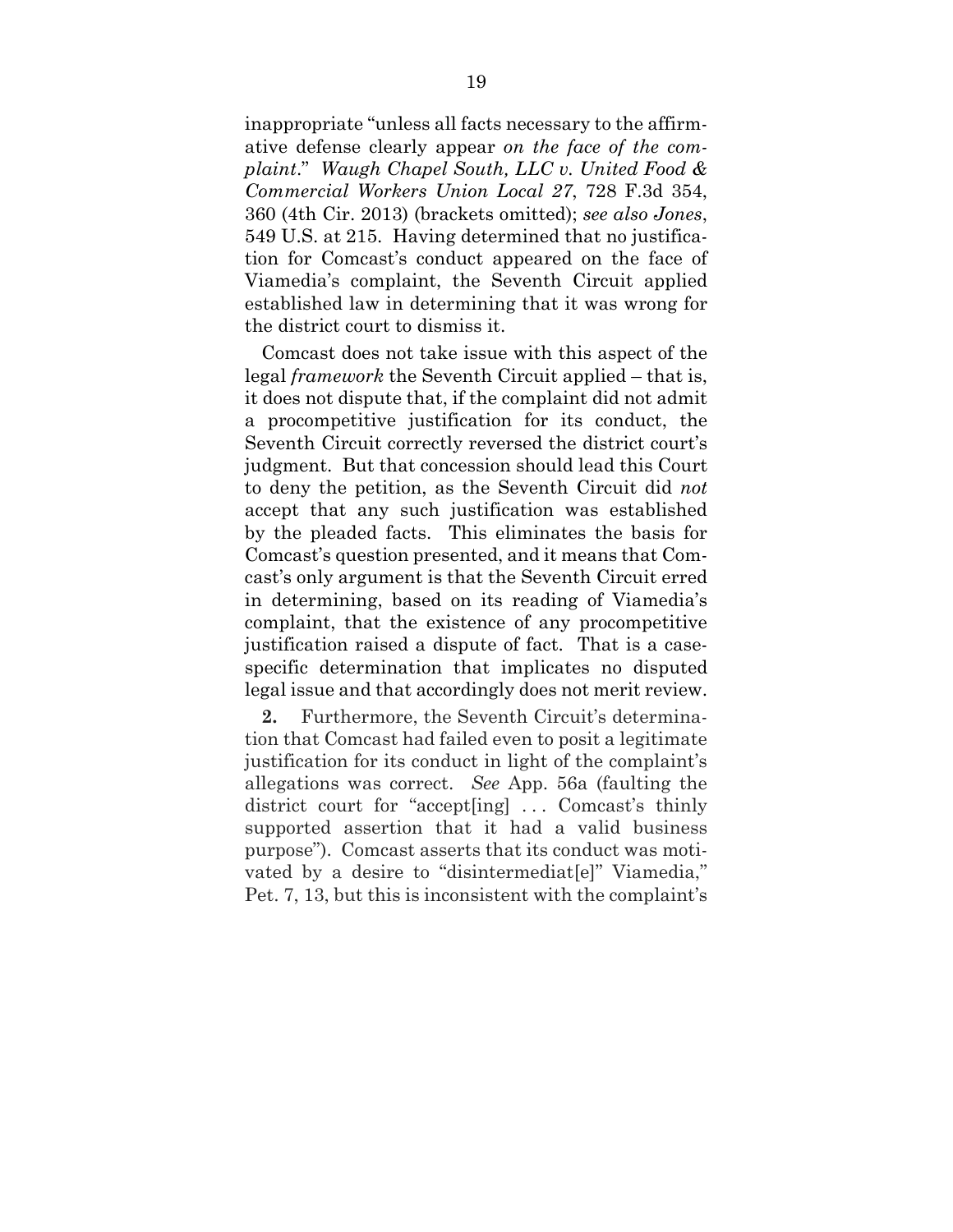allegations and makes no sense. The only transaction as to which Viamedia was an intermediary was adding its MVPD clients' avails to the interconnects. Comcast does not explain how *Comcast* (in its role as interconnect manager) incurs any additional costs or surrenders any efficiency by obtaining avails from an MVPD's representative rather than from the MVPD itself. To be sure, when an MVPD employs Viamedia as an "intermediary" to ensure that the MVPD receives its fair share (among other reasons), the MVPD compensates Viamedia for its services. But the fact that an MVPD is represented by an ad rep does not diminish the value of the avails, and Viamedia is being compensated *by the MVPD* for the services Viamedia provides – and that the MVPD therefore does not have to self-provide. As RCN stated, smaller MVPDs "do[] not have the luxury of building [their] own spot advertising business and must rely on third parties," A887, but are "not comfortable having [their] largest and most formidable rival [Comcast] as [their] representative," A886.

The Seventh Circuit likewise properly rejected Comcast's argument that its refusal to deal with Viamedia allowed it to achieve vertical integration. "Vertical integration occurs when a firm provides to itself some input that it might otherwise purchase on the market." IIIB Phillip E. Areeda & Herbert Hovenkamp, *Antitrust Law* ¶ 755a (4th ed. 2015) ("Areeda & Hovenkamp"). Comcast does not explain what relevant vertical integration was at issue – it already self-provided Ad Rep Services (*see* Pet. 5-6); it likewise offered MVPDs Ad Rep Services and Interconnect Services on a vertically integrated basis. Thus, "Comcast *is* vertically integrated and has been at all relevant times." App. 68a. To the extent Comcast gains efficiencies from such vertical integration,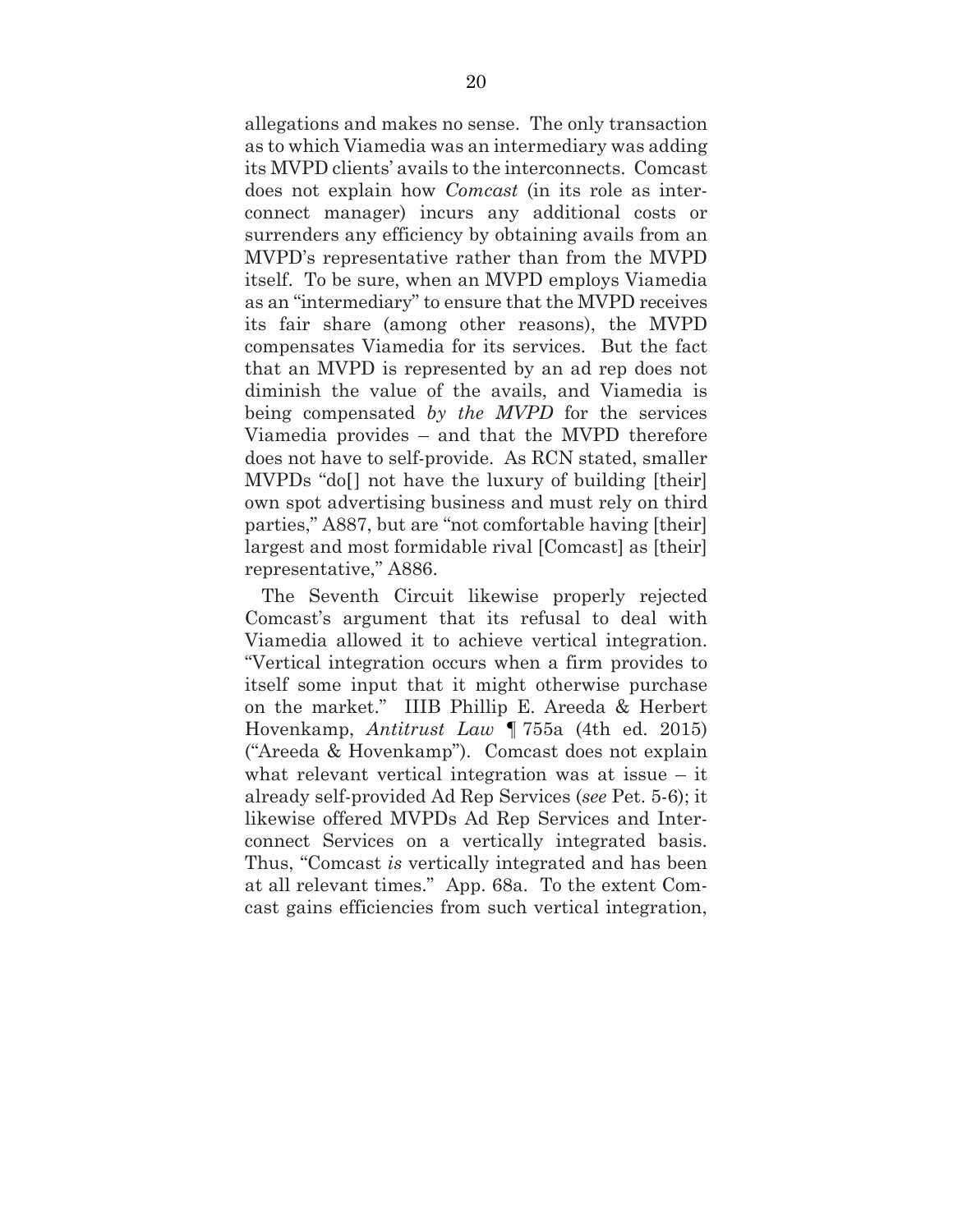it may be able to offer terms superior to those offered by unintegrated competitors. But Comcast does not and cannot explain how dealing with Viamedia impeded any such integration. Comcast was always free to compete on the merits regardless of whether it dealt with Viamedia. Accordingly, refusing to deal with Viamedia cannot be justified as a means to achieve new efficiencies. *Id.*

Because Comcast's proffered justifications for its refusal to deal with Viamedia make no economic sense, Comcast's conduct appears to be precisely the type of profit-sacrifice – irrational but for its monopoly-reinforcing impact – that Comcast concedes can be the basis for refusal-to-deal liability under this Court's unchallenged precedents.

### **II. The Seventh Circuit's Decision Creates No Circuit Conflict**

Comcast's claim of circuit conflict provides no justification for review because there is no such conflict. None of the court of appeals cases it cites involved the circumstances comparable to those that gave rise to liability in *Aspen*, as the Seventh Circuit found is true here. And none accepted, at the pleading stage, a defendant's contested justification for facially anticompetitive conduct.

Comcast's claimed circuit conflict instead focuses on the standards to apply in evaluating procompetitive justifications that are supported by evidence. But any difference in the articulation of these standards cannot justify review because they have yet to be applied in this case and – in the absence of some evidence of procompetitive justification that Comcast has yet to present – may never be. As this Court has noted, "it is our duty to look beyond the broad sweep of the language and determine for ourselves precisely the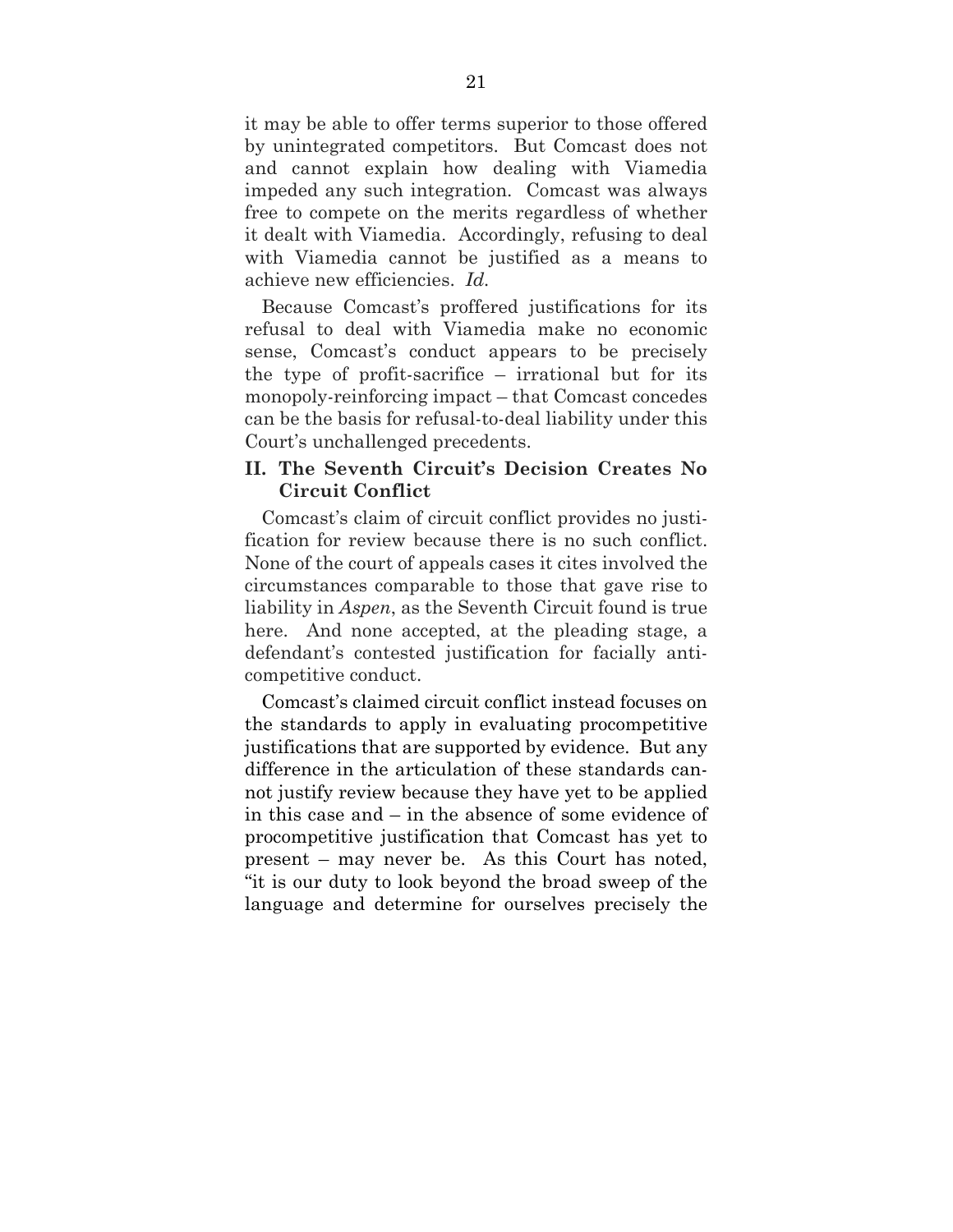ground on which the judgment rests." *Black v. Cutter Labs.*, 351 U.S. 292, 298 (1956). Furthermore, the court of appeals' various formulations describing exclusionary conduct are generally consistent and unlikely to lead to different outcomes in particular cases and would not in this one. Any supposed tension – given the entire absence of any inconsistency in the holdings of cases involving comparable conduct  $-$  is illusory.

### **A. Comcast Identifies No Circuit Conflict with Respect to the Holding Below**

**1.** Far from creating any split with *Novell, Inc. v. Microsoft Corp.*, 731 F.3d 1064 (10th Cir. 2013) (Gorsuch, J.), the Seventh Circuit cited that case extensively as persuasive authority (as did both parties and the United States). *See*, *e.g.*, App. 42a-43a, 53a-54a, 61a, 99a. *Novell* did not involve the evaluation of a complaint – it was decided after trial – and the decision in that case turned not on the adequacy of asserted procompetitive justification for facially anticompetitive conduct, but on the failure of the plaintiff to prove that the defendant's refusal to deal was *prima facie* unlawful.

*Novell* involved a challenge to Microsoft's decision to withdraw software developers' access to programming interfaces ("APIs") that made it easier for them to create applications for Microsoft's new operating system. 731 F.3d at 1067-68. Relying on *Aspen*, the plaintiff argued that Microsoft's refusal to share the APIs was unlawful.

The Tenth Circuit noted that the plaintiff "can satisfy the first essential component of refusal to deal doctrine" – that is, a "voluntary and profitable relationship" terminated by the defendant. *Id*. at 1076. But the Court held that another critical element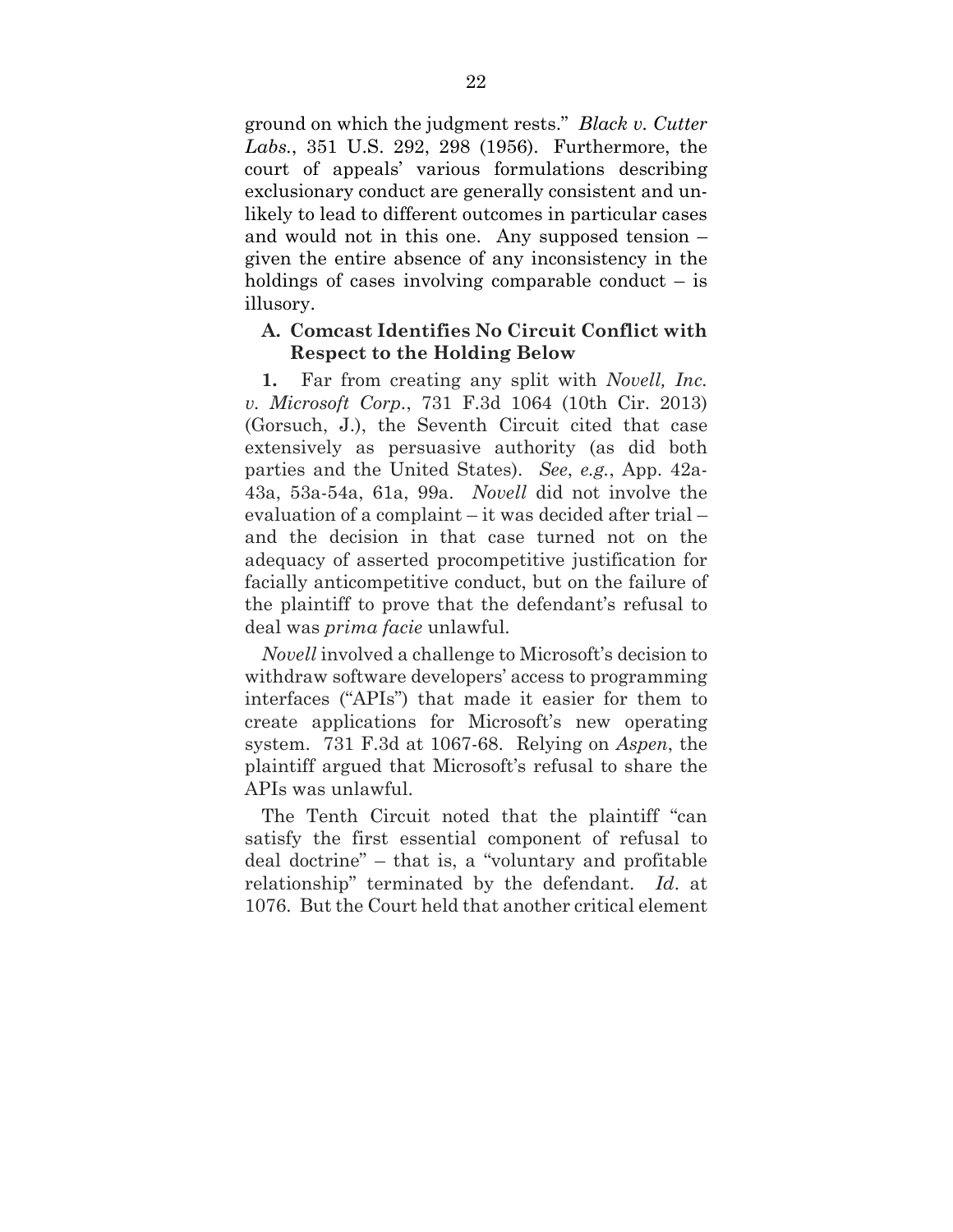of the *Aspen* standard was not satisfied: plaintiff "presented *no evidence* from which a reasonable jury could infer that Microsoft's discontinuation of th[e] arrangement suggested a willingness to sacrifice shortterm profits." *Id.* (emphasis added).

By contrast, Viamedia *has* alleged this circumstance. *See* App. 52a. By refusing to allow MVPDs represented by Viamedia to participate in the interconnects, Comcast threw away millions if not tens of millions of dollars. And, although *Novell* did not present such a circumstance, because it involved no profit sacrifice, this is not a case where Comcast has established that it chose to "suffer a short-term profit loss in order to pursue perfectly procompetitive ends." *See* App. 53a-54a (citing *Novell*, 731 F.3d at 1075). On the contrary, the MVPDs represented by Viamedia were under contract (and therefore Comcast could not contract with them directly until those contracts expired) and Comcast was free to compete for their business (at the expiration of their existing contract) whether or not the contract with Viamedia was renewed. The inference that Comcast refused Viamedia's clients interconnect access to degrade Viamedia's Ad Rep Services offering and punish MVPDs that had chosen that offering over Comcast's is, if not inescapable, more than sufficient to satisfy Viamedia's pleading burden.7

 $\overline{a}$ 

<sup>7</sup> Although Comcast cites *Christy Sports, LLC v. Deer Valley Resort Co.*, 555 F.3d 1188, 1197 (10th Cir. 2009), it does not elaborate on any claimed conflict with the decision below: the plaintiff there failed to plead any facts indicating that the defendant was "terminating a profitable business relationship," *id.*, which Viamedia did allege in this case.

*SOLIDFX, LLC v. Jeppesen Sanderson, Inc.*, 841 F.3d 827 (10th Cir. 2016), likewise adds nothing: in that case, the court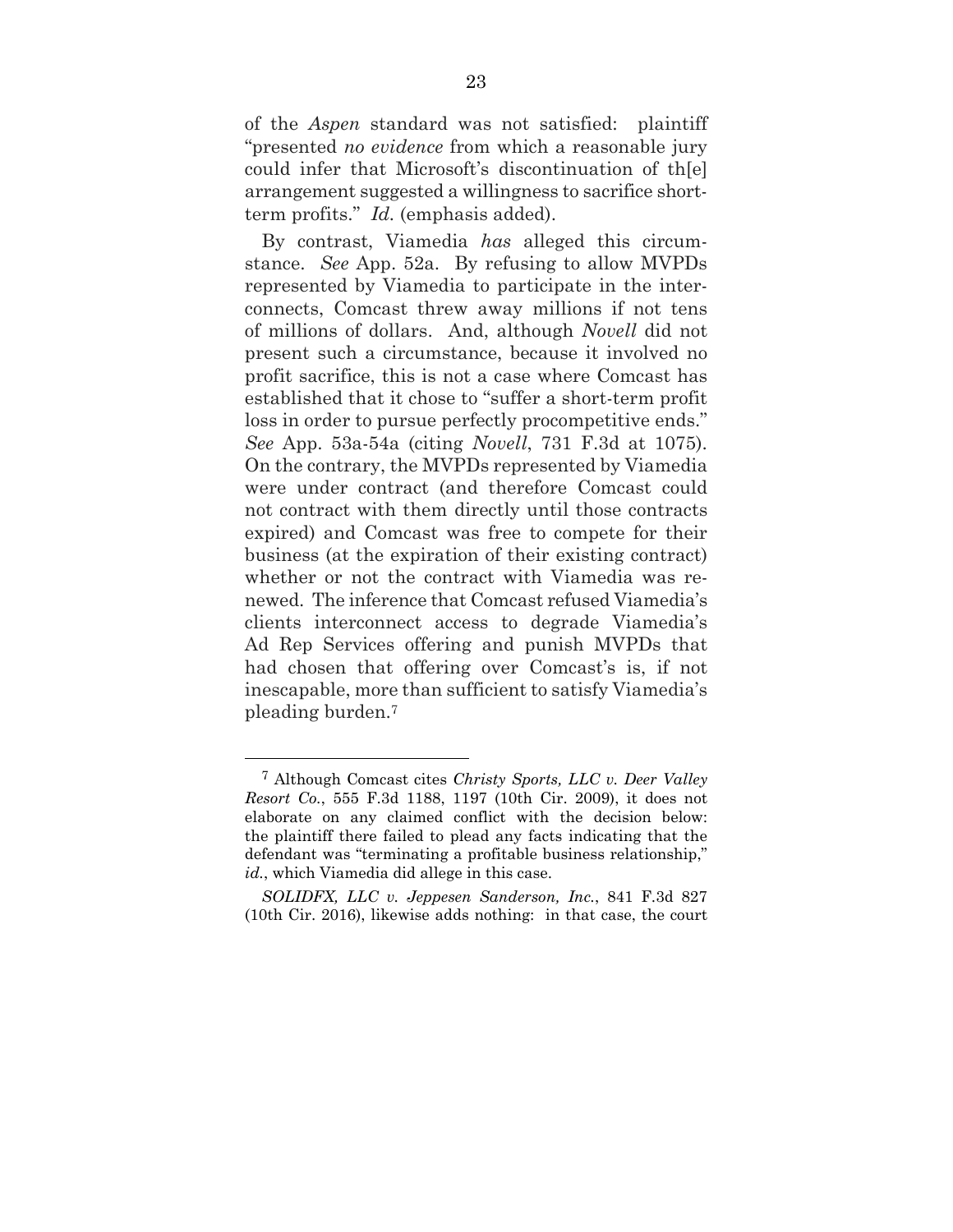**2.** There is also no conflict with *Port Dock & Stone Corp. v. Oldcastle Northeast, Inc.*, 507 F.3d 117 (2d Cir. 2007). In that case, following a challenged acquisition, the defendant (which had a monopoly in the production of crushed stone) began distributing on its own, stopping sales to the distributor plaintiff. *See id.* at 119-20. The Second Circuit held that a monopoly producer generally brings a distribution function in-house – rather than dealing with thirdparty distributors – "for the purpose of increasing its efficiency." *Id.* at 124. And there were no "special circumstances" indicating otherwise. *Id.* at 125.

As the Seventh Circuit explained, "[t]he facts of *Port Dock* do not map onto the conduct of Comcast, which was already vertically integrated." App. 66a; *see supra* pp. 20-21. A critical difference between *Port Dock* and this case is that there was no allegation that the defendant actually lost *any* sales as a result of its decision to bring the distribution function in-house, whereas, here, Comcast sacrificed profitable sales as a result of its refusal to deal with Viamedia. For *Port Dock* to offer even a distant analogy, the plaintiff there would have had to allege that certain *end user customers* were deprived of crushed stone altogether because they could only be served by the plaintiff. There was no such allegation. And, more generally, *Port Dock* did not involve the sort of cooperative, joint-selling arrangement at issue in *Aspen* and in this case. For all of these reasons, the Second Circuit found *Aspen*  easily distinguished. *See Port Dock*, 507 F.3d at 126.

1

affirmed partial summary judgment on the basis that a copyright owner's invocation of its right to exclude – and refusal to grant a license – is "presumptively rational." *Id.* at 843. Intellectual property law grants rights to exclude precisely so that a creator can reap the rewards of innovation either by licensing or by declining to do so. There is no such interest implicated here.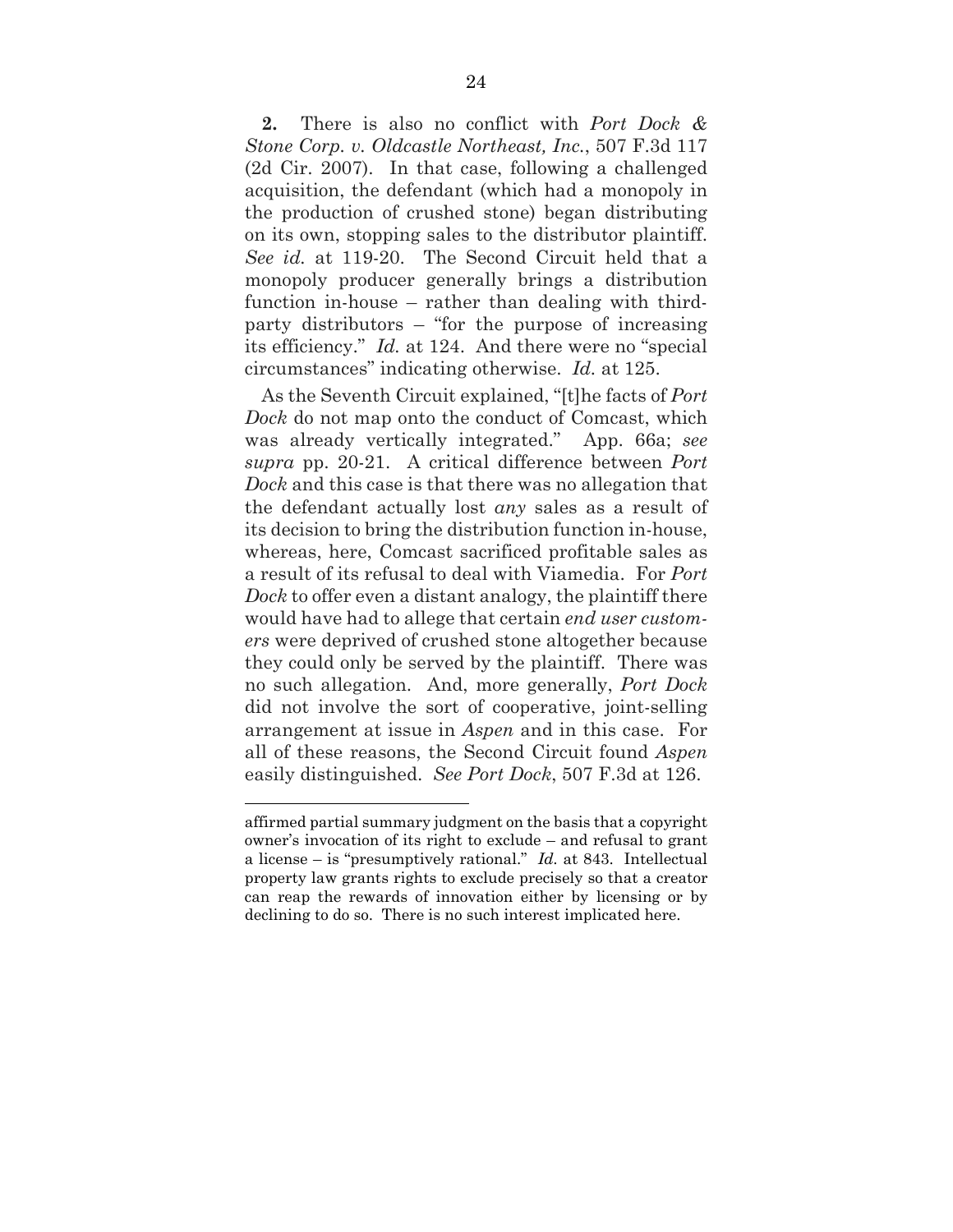**3.** Although Comcast asserts a conflict with refusal-to-deal decisions from the Ninth and Eleventh Circuits as well, it cites no case that dismissed a claim on the basis that the pleadings revealed a procompetitive purpose for a facially anticompetitive refusal to deal. In *Aerotec International, Inc. v. Honeywell International, Inc.*, 836 F.3d 1171 (9th Cir. 2016), at summary judgment, the court quickly distinguished *Aspen* on the ground that the defendant did not refuse to deal, but simply imposed business terms that the plaintiff "did not like." *Id.* at 1184.8 In *Oahu Gas Service, Inc. v. Pacific Resources, Inc.*, 838 F.2d 360 (9th Cir. 1988), the plaintiff alleged that the defendant had engaged in exclusionary conduct by refusing to expand a refinery; the court, after trial, found that the proposed expansion "would have resulted in a negative return." *Id.* at 368. And in *Morris Communications Corp. v. PGA Tour, Inc.*, 364 F.3d 1288 (11th Cir. 2004), the court held  $-$  at summary judgment and without even considering whether the plaintiff had established other elements of its claim – that the defendant had established that its refusal to deal with the plaintiff would prevent free-riding; the plaintiff had presented no evidence to undermine this rationale. *Id.* at 1295-96. Comcast does not argue that Viamedia was free-riding – for one thing, any ride was never free – and a similar dispute over any procompetitive justification that Comcast does manage to support with evidence lies in the future.

 $\overline{a}$ 

<sup>8</sup> Although Comcast makes brief reference to its supposed willingness to enter into an agreement with Viamedia in 2014, not only would that fail to justify its prior categorical refusal, but Viamedia alleged that Comcast made no genuine offer to deal at all, *see* App. 311a (¶¶ 122-123), an allegation that Viamedia later supported with evidence, *see* App. 27a-28a. The undisputed evidence on summary judgment in *Aerotec* foreclosed such a claim.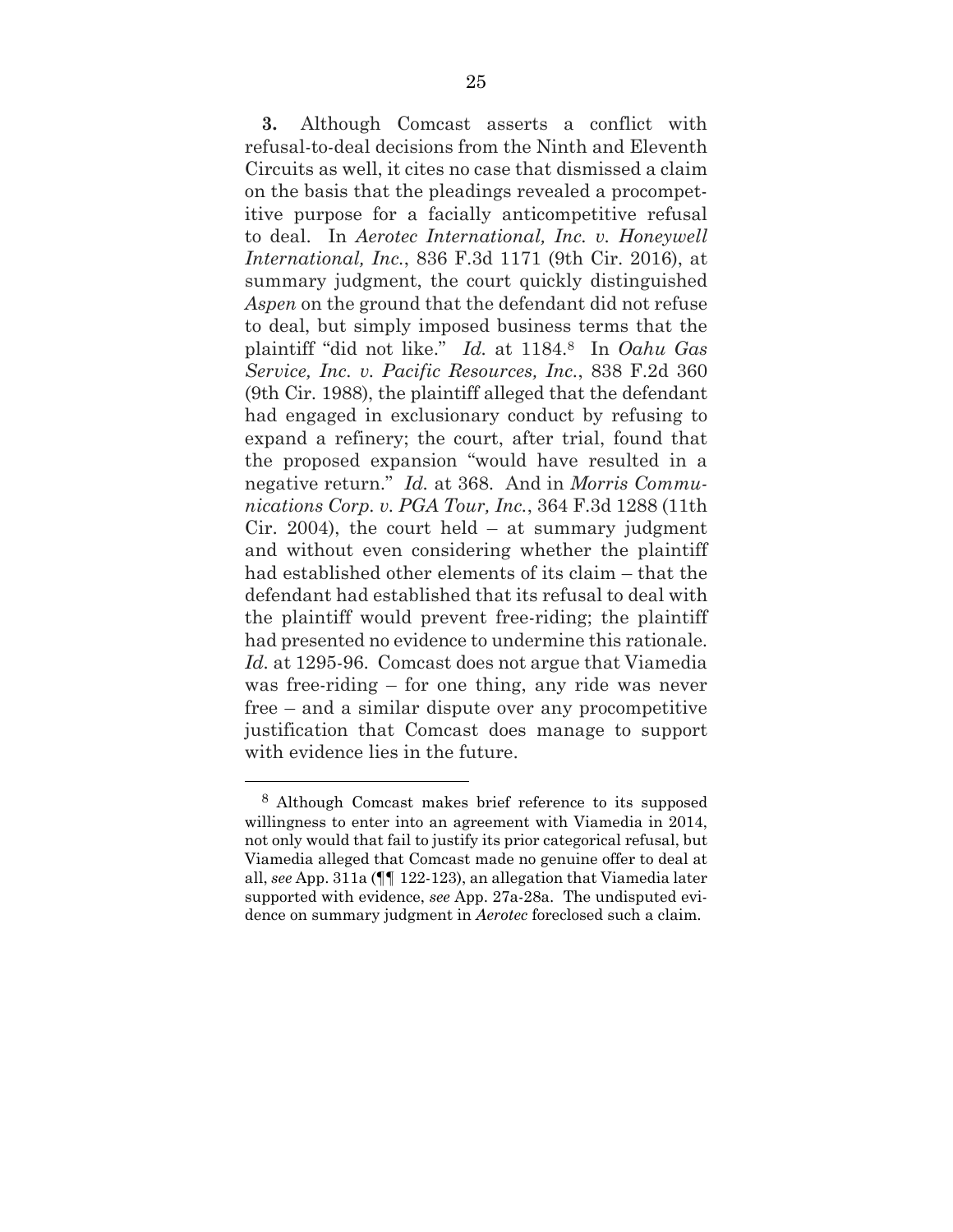## **B. Supposed Inconsistencies in Standards Governing Evaluation of Proffered Legitimate Business Justifications Do Not Merit Review**

Because Comcast did not contest that its conduct was facially anticompetitive, the court of appeals devoted substantial attention to the question of what showing Comcast would be required to make to avoid liability at trial. Comcast's petition focuses on that issue – that is, the analysis that may apply at a later stage of this case. And it argues that the Seventh Circuit's articulation of those standards is inconsistent with the articulation by other courts of appeals.

**1.** Any tension that exists on this score would not justify review. The only refusal-to-deal holding at issue at this stage of the case is that Viamedia's complaint stated a claim under *Aspen*/*Trinko*, in part because the complaint did not establish *any* legitimate justification for Comcast's refusal to deal. The Seventh Circuit's additional guidance – while binding on the district court  $-$  is not the basis for its holding. Granting review to delve into statements that are not the basis for the judgment would run afoul of the bedrock principle that this Court "'reviews judgments, not statements in opinions.'" *California v. Rooney*, 483 U.S. 307, 311 (1987) (per curiam) (quoting *Cutter Labs.*, 351 U.S. at 297); *accord Chevron U.S.A. Inc. v. Natural Res. Def. Council, Inc.*, 467 U.S. 837, 842 & n.8 (1984) ("this Court reviews judgments, not opinions").

Adherence to that principle makes especially good sense here. The guidance that the Seventh Circuit provided with respect to evaluation of potential justifications for Comcast's conduct may never become relevant in this case, as Comcast has yet to proffer any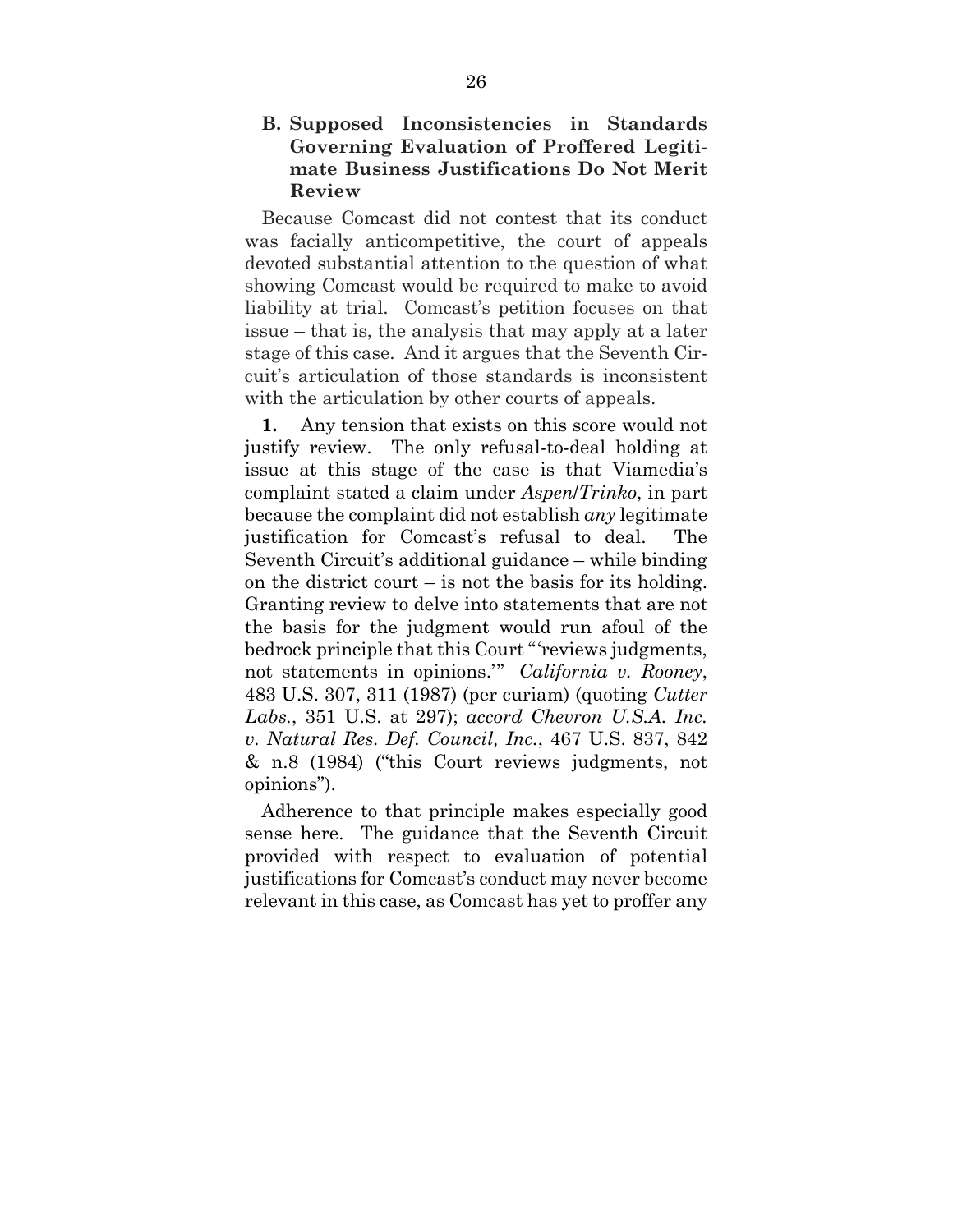evidence of (or even identify) a legitimate justification for its conduct, as the Seventh Circuit correctly determined. As this case comes to this Court, Comcast proposes two justifications – disintermediation and "vertical integration" – that make no sense, *see supra* pp. 19-21, and for which no evidence was proffered at summary judgment as to Viamedia's related tying claim. Perhaps something will turn up, but it has not so far and may well never. ("'Facts are stubborn things.'" *Timbisha Shoshone Tribe v. Salazar*, 678 F.3d 935, 939 (D.C. Cir. 2012) (quoting David McCullough, *John Adams* 68 (2001)).)

The parties are currently engaged in litigation in district court, with Comcast aggressively pursuing what little discovery remains. In two months, fact discovery will be done, and the case will soon be ready for trial. This Court generally disfavors interlocutory review, especially when, as here, an issue will be potentially mooted by later proceedings. *See*, *e.g.*, *Mohawk Indus., Inc. v. Carpenter*, 558 U.S. 100, 107 (2009) ("The justification for immediate appeal must . . . be sufficiently strong to overcome the usual benefits of deferring appeal until litigation concludes."); *FEC v. Akins*, 524 U.S. 11, 28-29 (1998) (declining to review question where events on remand could moot the issue); *National Football League v. Ninth Inning, Inc.*, No. 19-1098 (U.S. Nov. 2, 2020) (Kavanaugh, J., respecting the denial of certiorari). The inappropriateness of this case as a vehicle to decide the issue that Comcast purports to present is reason enough to deny the petition.

**2.** Furthermore, Comcast's claim of conflict is illusory. Comcast argues that any business justification – no matter how attenuated or unpersuasive – can justify any anticompetitive refusal to deal, no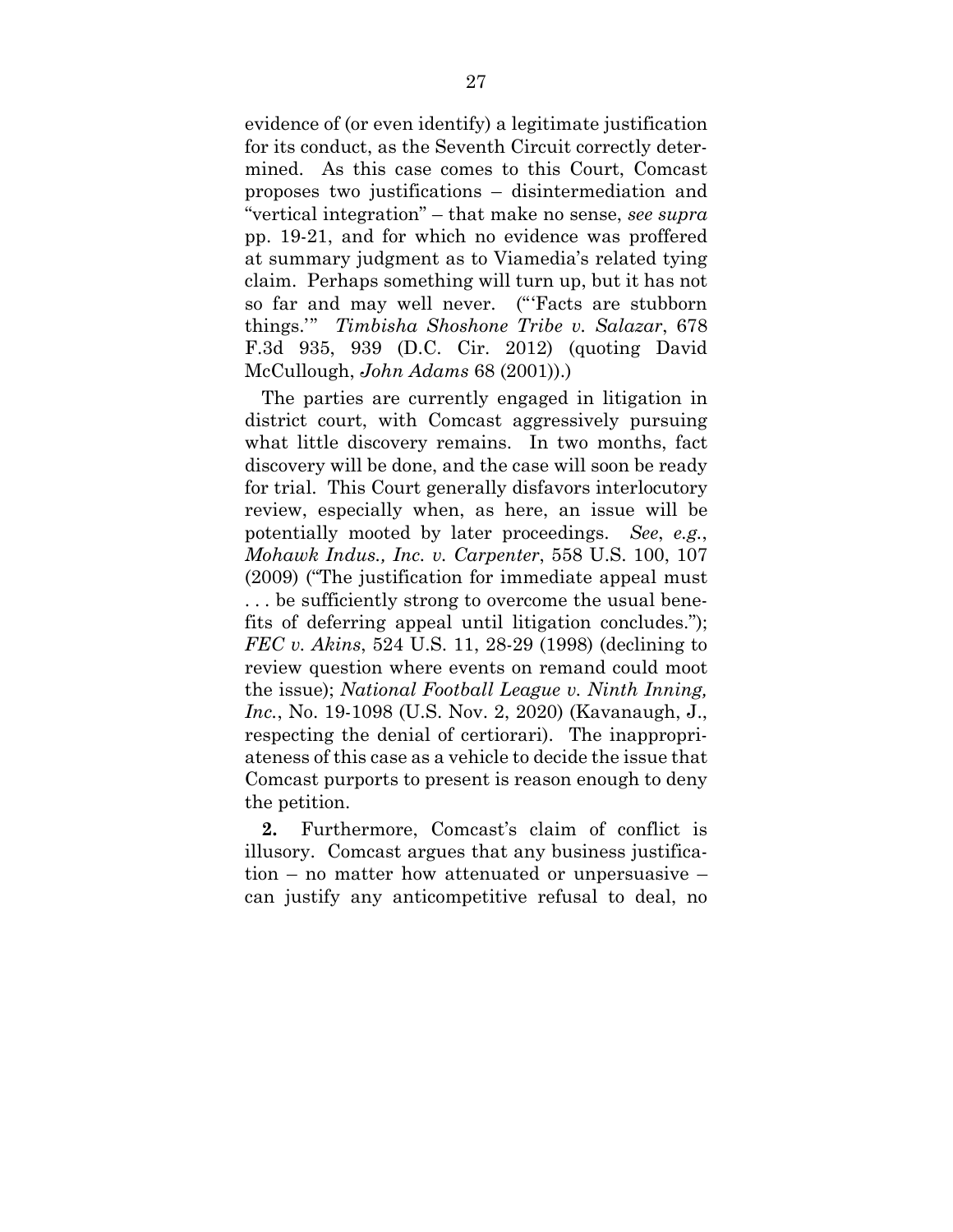matter how destructive of competition and harmful to consumers. *See* App. 59a ("Comcast proposes that if a defendant merely postulates a valid business purpose – apparently including any business purpose a defendant could dream up, regardless of feasibility or value – that ends the inquiry."). But no case articulates such a standard, and the United States (whose support Comcast claims based on a brief filed in support of *neither* party) expressly disavowed it in the court below. *See id.*

Once a plaintiff establishes a *prima facie* case that a defendant's conduct is exclusionary – something that the plaintiff failed to do in *Novell*, for example – the burden shifts to the defendant to justify that conduct. App. 64a. That is true whether the conduct is a refusal to deal, exclusive dealing, or affirmative conduct that interferes with a rival's ability to compete on its own. *See United States v. Microsoft Corp.*, 253 F.3d 34, 58-59 (D.C. Cir. 2001) (en banc) (per curiam); *cf. Ohio v. American Express Co.*, 138 S. Ct. 2274, 2284 (2018).No disagreement there. Nor can there be any dispute, in light of *Aspen* and common sense, that a purely pretextual justification will not suffice. *See also Eastman Kodak Co. v. Image Technical Servs., Inc.*, 504 U.S. 451, 483-85 (1992). Again, Comcast cites no case to the contrary. And, once the defendant meets that burden, the plaintiff bears the burden of rebutting the justification. *See Microsoft Corp.*, 253 F.3d at 59.

Comcast argues that, in the case of a potentially unlawful refusal to deal, no balancing is ever required. But the Seventh Circuit correctly recognized the fallacy of that assertion – one cannot determine whether conduct provides a *legitimate* justification for facially unlawful conduct without considering the scope of the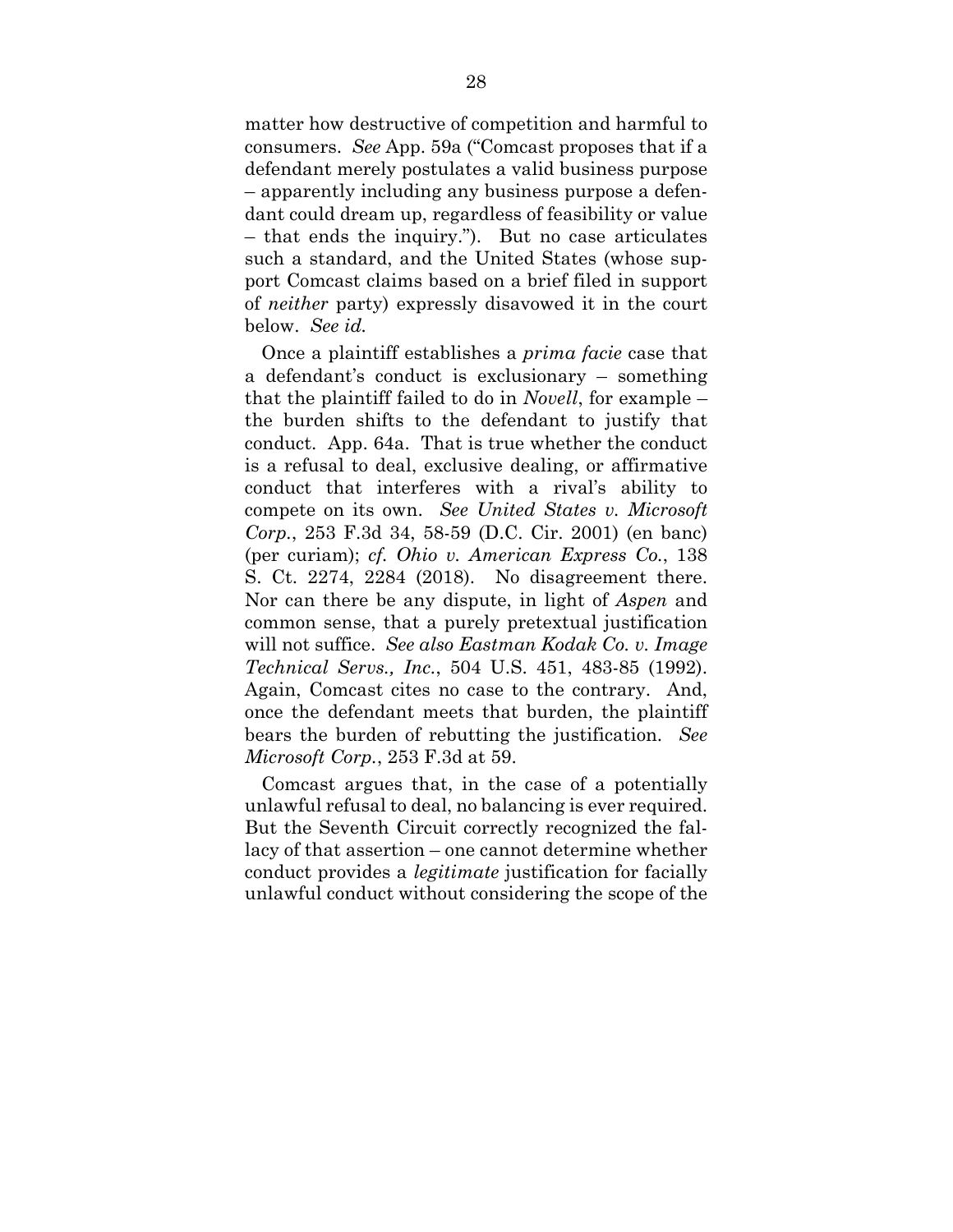harm. App. 58a. *See*, *e.g.*, IIIB Areeda & Hovenkamp ¶ 772c2 ("Condemnation would be appropriate" for unilateral refusal to deal that "clearly injures an actual or prospective rival . . . with a business justification that is poorly fitted to the result or wholly disproportionate to the harm that is inflicted.")

This is not to question the importance of categorical rules in defining the types of unilateral conduct that should be subject to scrutiny; the *Aspen* factors – as clarified in *Trinko –* provide such guidance, without the need to consider and balance the potentially harmful effects of a refusal to deal on a case-by-case basis. *See Linkline*, 555 U.S. at 454-55; *Novell*, 731 F.3d at 1076; *cf.* App. 63a. No antitrust lawyer would have advised Comcast that its decision to exclude Viamedia's clients from the interconnects was free of liability risk based on the facts alleged here. Having ignored the guardrails established in *Trinko*, Comcast cannot complain if it now faces some burden to prove why its decision to do so was justified. And it cites no authority that, on similar facts, adopted a different rule.

## **III. The Determination That Disputed Issue Of Fact Precluded Summary Judgment On Viamedia's Tying Claim Does Not Warrant Review**

**A.** Comcast's second question – whether the decision to permit Viamedia's tying claim to proceed "avoid[ed] the limitations on a § 2 refusal-to-deal claim," Pet. i – requires assuming that Comcast "lawfully refused to deal with Viamedia," Pet. 29, and therefore that Viamedia's tying claim should have failed on the ground that it was an "end-run around *Trinko*," Pet. 26. If the Court denies review on the first question, that is sufficient reason to deny the second question as well.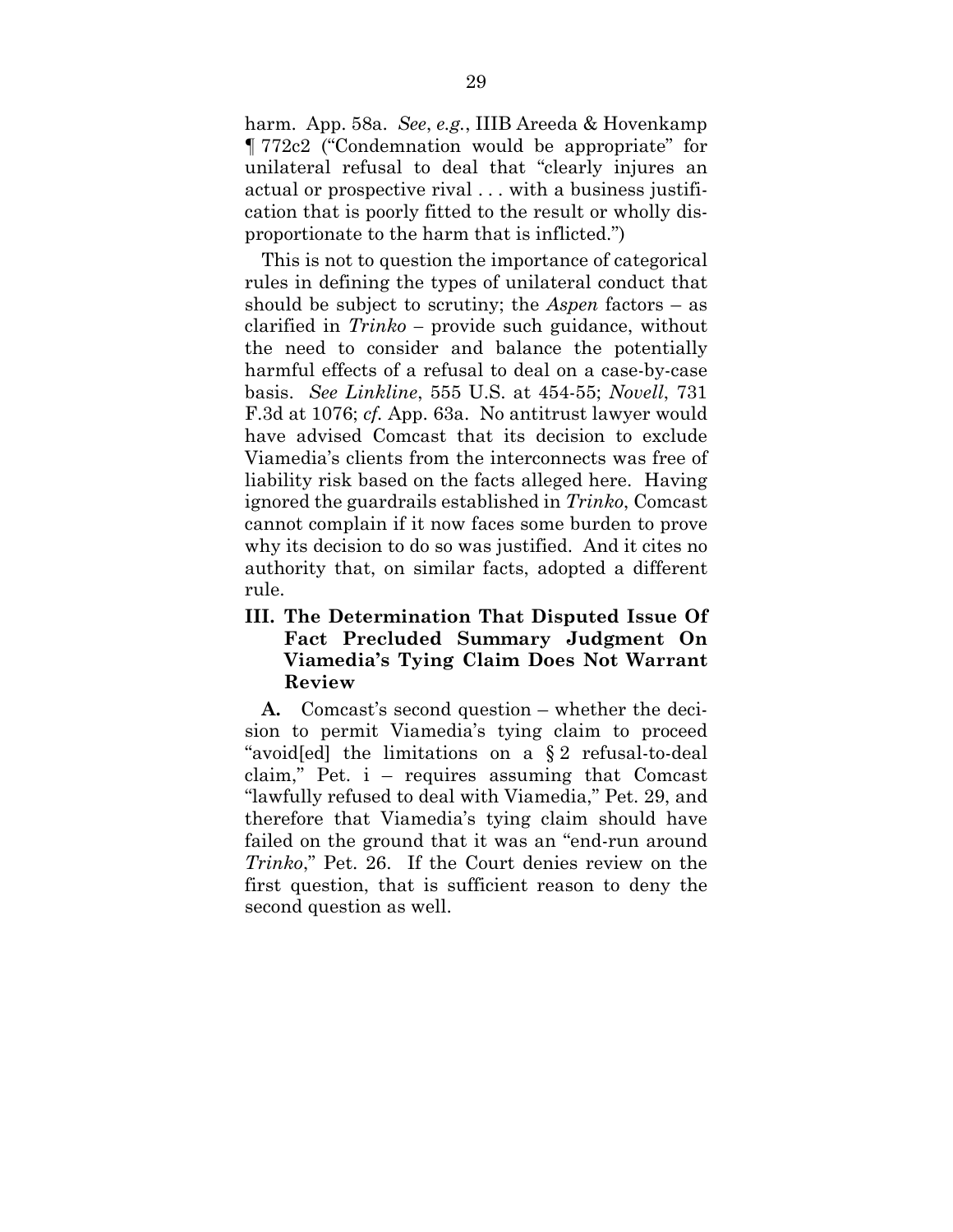**B.** The second question is not worthy of review for additional, independent reasons. All agree that the Seventh Circuit applied the correct legal standard by evaluating, under established summary-judgment principles, whether Viamedia had proffered evidence of the elements of an unlawful tying arrangement: (1) separate products, (2) market power over the tying product, and (3) conduct by the defendant that "exploit[ed] ... its control over the tying product to force the buyer into the purchase of a tied product that the buyer either did not want at all, or might have preferred to purchase elsewhere on different terms." *Jefferson Parish Hosp. Dist. No. 2 v. Hyde*, 466 U.S. 2, 12 (1984). Comcast's second question asks whether the Seventh Circuit correctly concluded that there is a genuine fact dispute about the third element. That fact-bound determination does not warrant review.

Comcast contends (and the district court agreed) that the record shows only a refusal to deal with Viamedia, and therefore Viamedia's Section 2 claim rises or falls on whether that refusal was lawful. *See*, *e.g.*, Pet. 26; App. 250a. The Seventh Circuit, by contrast, held that a jury "could easily find that Comcast improperly forced the smaller MVPDs to buy its ad rep services using its monopoly in the Interconnect services market." App. 78a. That conclusion was based on "unusually explicit pieces of evidence" of forcing directed at MVPDs, which the district court had ignored or interpreted in Comcast's favor, such as the admission of a Comcast executive "that Comcast had a business practice that 'if an MVPD wants to get access to a Comcast [Spotlight] controlled Interconnect, it has to hire Comcast [Spotlight] as its ad sales representative.'" App. 77a (emphasis added; alterations in original) (quoting A215 (¶ 64)). Comcast's case-specific contention that this evidence should have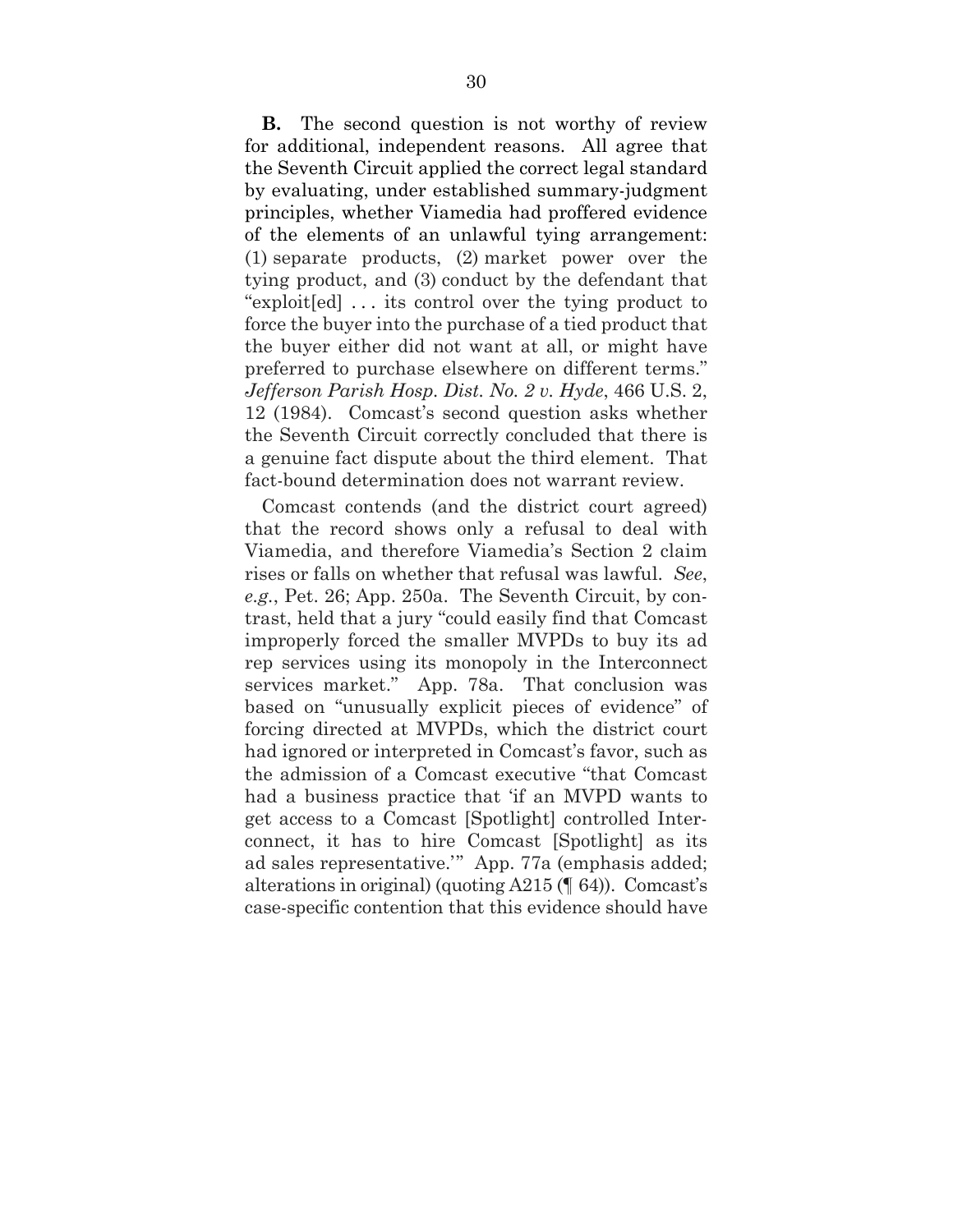been interpreted in its favor is not worthy of this Court's review.

Moreover, that Comcast's refusal to deal with Viamedia was part of "the same course of conduct" as tying, App. 39a, does not make the refusal and the tie co-extensive. As one of Viamedia's experts explained, that refusal was "an integral *part* of Comcast's tying conduct," A218-19 (¶ 70) (emphasis added), but not all of it.9 The record shows that Comcast directly communicated to MVPDs the condition that they could not contribute their avails to Comcast's interconnects unless they hired Comcast as their ad rep. *See*, *e.g.*, A556-57 (¶ 19); A749-50 (89:24-90:4); A811 (234:2-7, 235:5-11); A844; A887. Even if Comcast were privileged to refuse to deal with Viamedia, that would not immunize Comcast from liability for coercive conduct directed at its own prospective customers.

*Linkline* provides no support for Comcast's argument. There, the plaintiff claimed the defendant was increasing the plaintiff's costs by selling too high in the wholesale market and reducing the plaintiff's revenue by selling too low in the retail market. 555 U.S. at 449. This Court held that each pricing decision was "independently lawful," *id*. at 455, and thus plaintiff's "price squeeze" theory was "nothing more than an amalgamation of" two "meritless claim[s]," *id*. at 452. Viamedia's tying claim is based on Comcast's

 $\overline{a}$ 

<sup>&</sup>lt;sup>9</sup> Indeed, Comcast agrees. In the district court, it currently seeks wide-ranging discovery on Viamedia's refusal-to-deal claim, contending that, "even though *some facts* are relevant to both claims, *the claims are fundamentally distinct*," and "the relationship between Viamedia's two claims does *not* mean . . . that there was a total overlap between the . . . factual bases of those claims." Comcast's Opp. to Viamedia's Mot. for Protective Order 7-8, *Viamedia, Inc. v. Comcast Corp.*, No. 16-cv-5486 (N.D. Ill. Sept. 30, 2020) (emphases added), ECF No. 406.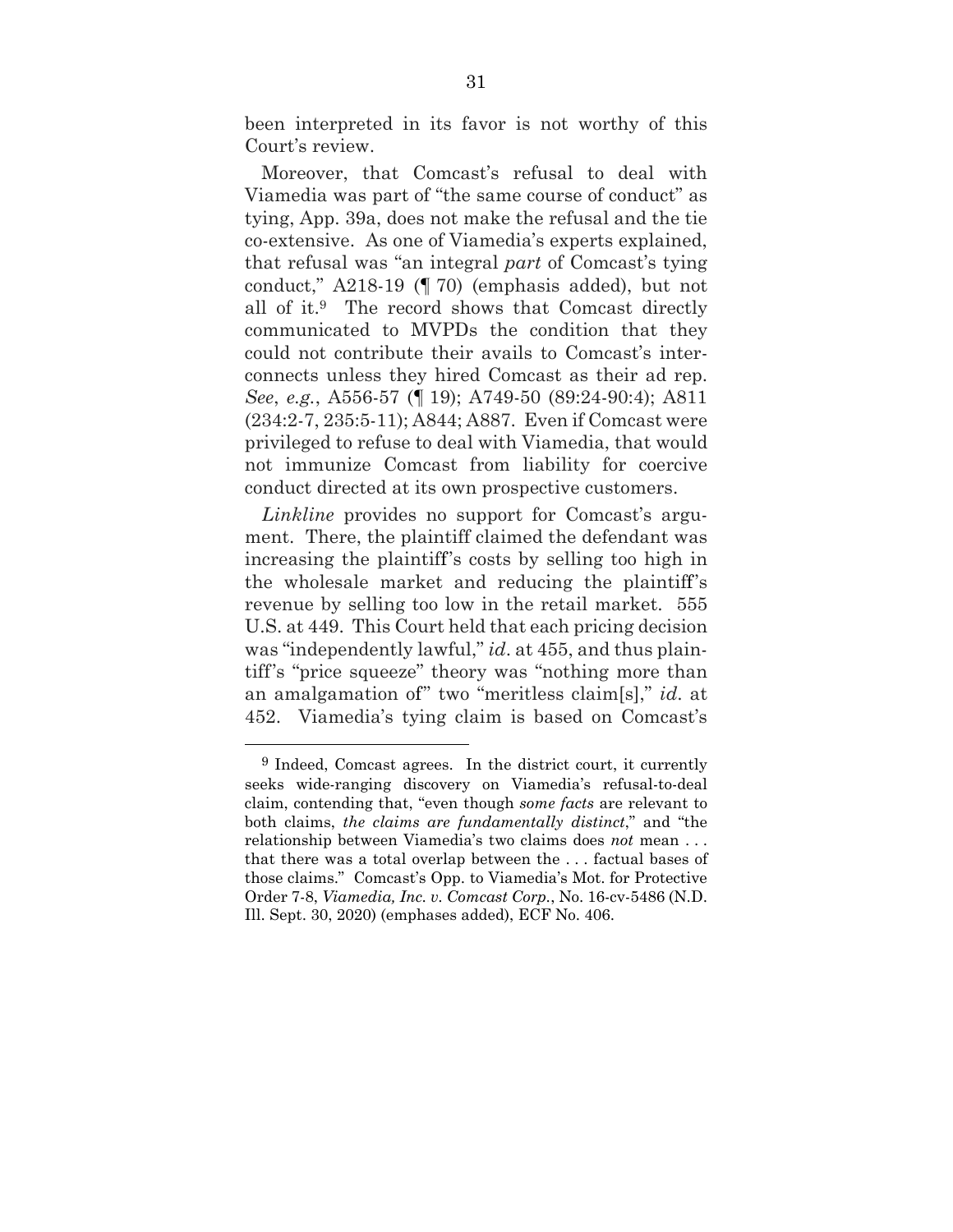strategy of unlawfully requiring MVPDs to buy Ad Rep Services from it instead of Viamedia if they wanted their avails sold through Comcast's Interconnects, *see* App. 77a-78a, not an "amalgamation" of two lawful strategies. This Court has long recognized that such a "condition[]" on the sale of a monopoly product is "unreasonable in and of [itself]." *Northern Pac. Ry. Co. v. United States*, 356 U.S. 1, 6 (1958).

**C.** There is, moreover, no circuit split. In *Aerotec*, the tying claim failed because, unlike here, the plaintiff proffered no evidence of "a tying condition." 836 F.3d at 1180. The Ninth Circuit did not, as Comcast claims, "reject[] the plaintiff's assertion 'that a refusal to deal with competitors may form the basis of a tying claim.'" Pet. 30 (quoting *Aerotec*, 836 F.3d at 1180). Instead, the Ninth Circuit rejected the idea that "tactics imposed on a third-party competitor are *sufficient by themselves* to create a tie." *Aerotec*, 836 F.3d at 1180 (emphasis added). This case involves economic pressure imposed directly on customers as well as on a third-party competitor representing those customers, *see supra* p. 30, so the reasoning of *Aerotec* does not apply.

In *Service & Training, Inc. v. Data General Corp.*, 963 F.2d 680 (4th Cir. 1992), customers who purchased computer repair services (the tied product) from the defendant did not purchase the tying product (a diagnostic tool), and customers who serviced their own computers were permitted to license the diagnostic tool without purchasing repair services from the defendant. *Id.* at 685-87. Therefore, the defendant in *Data General*, like the defendant in *Aerotec* but unlike Comcast, did not deny customers the opportunity to obtain separate products from different sources by